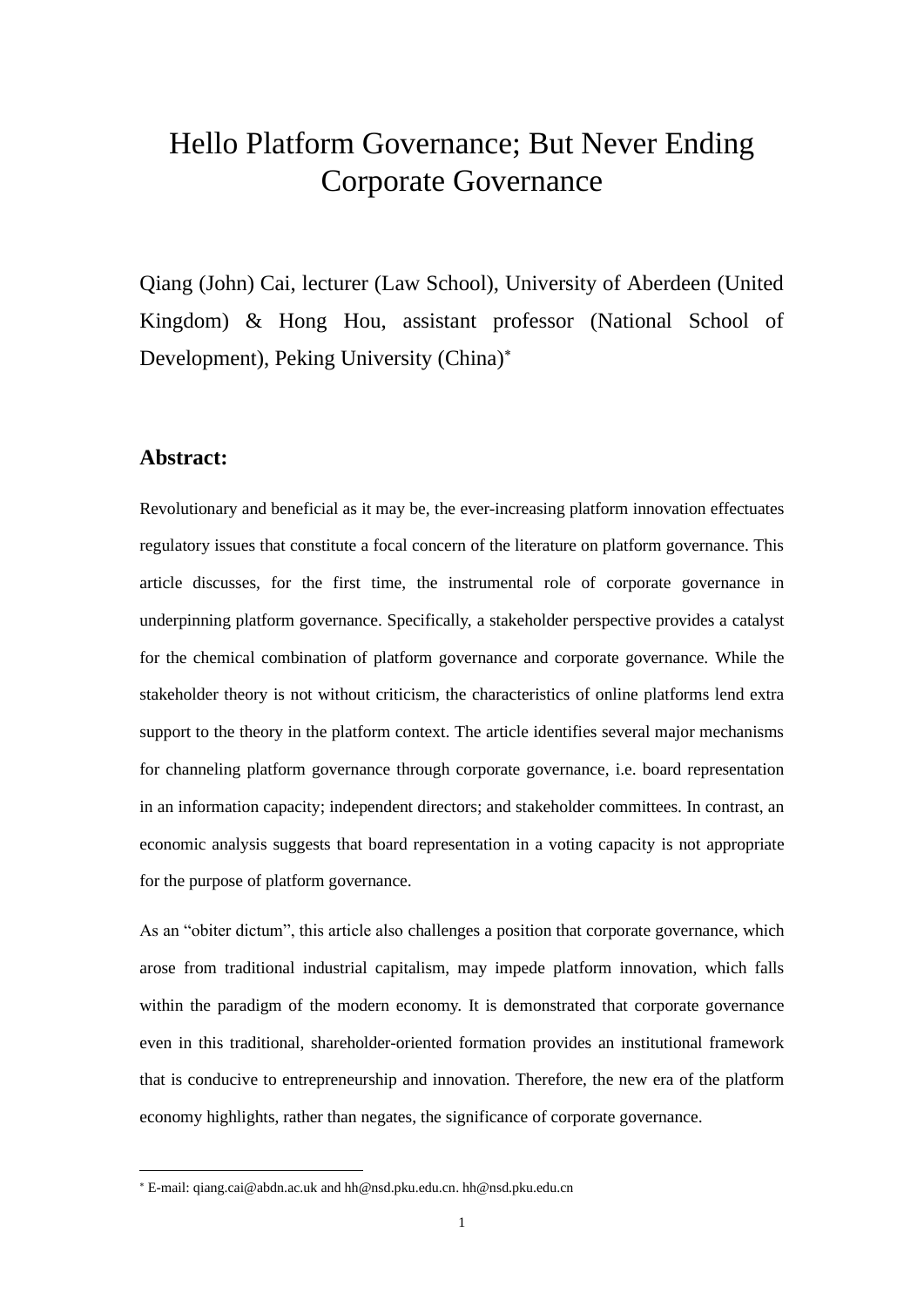# **Key words:**

Platform governance, online platform, corporate governance, stakeholder theory, shareholder primacy

# **1. Introduction**

Recently, Airbnb, the largest home-sharing platform in the world, announced an initiative to establish a stakeholder committee on the board of directors.<sup>1</sup> The company recognizes its stakeholders as including not only investors and employees but also guests, hosts, and communities. In the same year, Facebook, the most high-profile social media platform, established a privacy committee on the board with an aim to "assist the Board with respect to privacy and data use matters".<sup>2</sup> By contrast, Uber, the most well-known car-hiring platform, has been under spotlight for its "going wild" corporate governance and the resulting mischief caused to its investors, employees, Uber passengers, and other stakeholders.<sup>3</sup>

While these stories signify the association between corporate and platform governance in an era of platform economy, theoretical elucidation on this association is rather minimal.<sup>4</sup> It was not until recently that the stillness was broken by Fenwick et al.'s article entitled *The End of 'Corporate' Governance: Hello 'Platform' Governance*. <sup>5</sup> However, as the title suggests, the article casts a rather negative view on the relationship between the two governance types. It is

<sup>1</sup> 'An Update on Our Work to Serve All Stakeholders' (*Airbnb Newsroom*, 17 January 2020) <https://news.airbnb.com/serving-all-stakeholders/> accessed 10 May 2021.

<sup>2</sup> 'Facebook - Leadership & Governance - Privacy Committee Charter'

<sup>&</sup>lt;https://investor.fb.com/leadership-and-governance/Privacy-Committee-Charter/default.aspx> accessed 10 May 2021.

<sup>&</sup>lt;sup>3</sup> David F Larcker and Brian Tayan, 'Governance Gone Wild: Epic Misbehavior at Uber Technologies' [2017] Rock Center for Corporate Governance at Stanford University Closer Look Series: Topics, Issues and

Controversies in Corporate Governance No. CGRP-70, Stanford University Graduate School of Business Research Paper; Forrester, 'Uber's Uber Breach: A Stunning Failure In Corporate Governance And Culture' (*Forbes*)  $\langle$ https://www.forbes.com/sites/forrester/2017/12/05/ubers-uber-breach-a-stunning-failure-in-corporate-governance -and-culture/> accessed 11 May 2021.

<sup>4</sup> Although, a few articles that focus on certain online platforms touch the issue of corporate governance, see Lawrence J Trautman, 'Governance of the Facebook Privacy Crisis' (2019) 20 Pitt. J. Tech. L. & Pol'y 43; Larcker and Tayan (n 4).

<sup>&</sup>lt;sup>5</sup> Mark Fenwick, Joseph A McCahery and Erik PM Vermeulen, 'The End of 'Corporate' Governance: Hello 'Platform'Governance' (2019) 20 European Business Organization Law Review 171.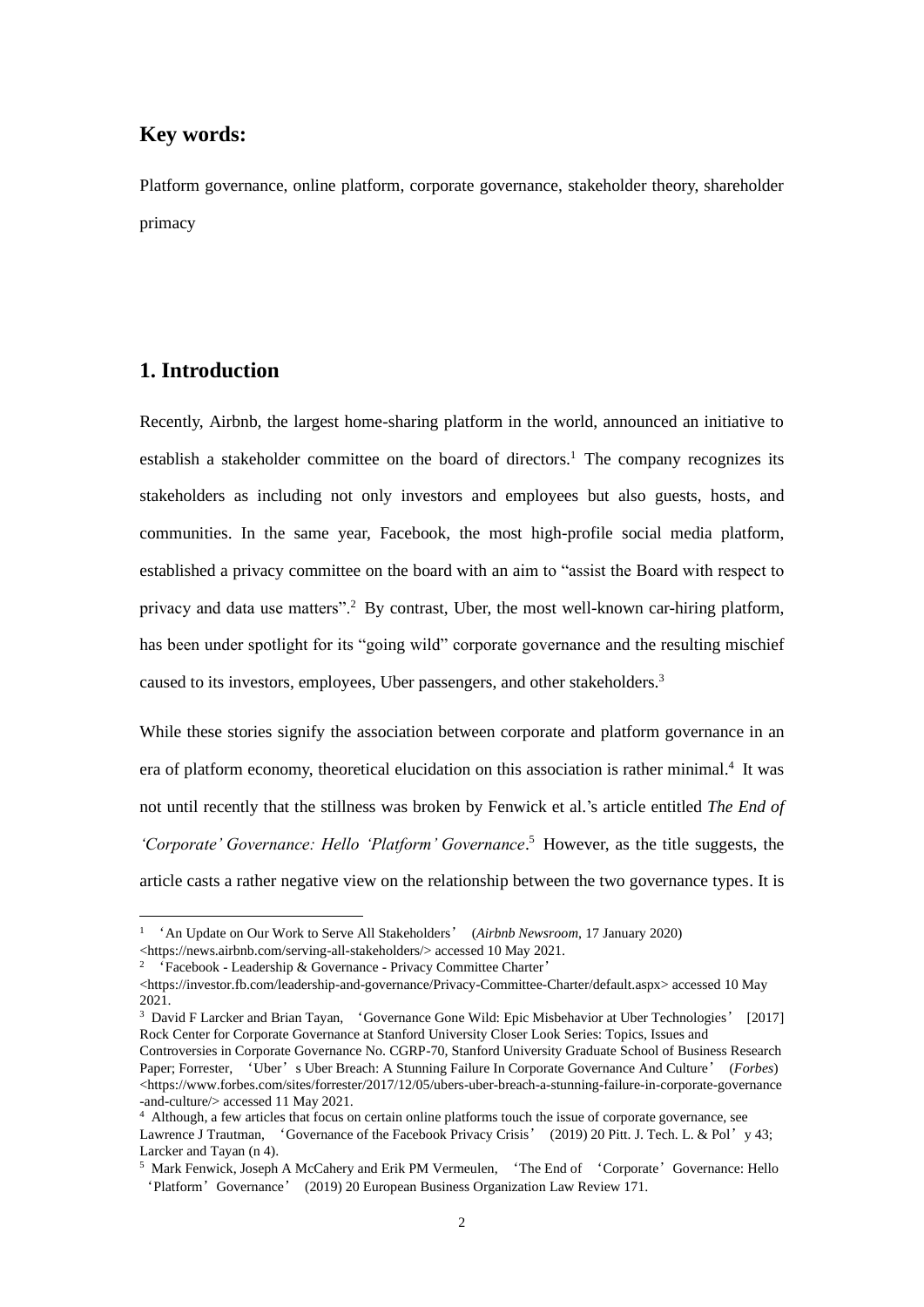argued that the long-standing practice of corporate governance does not suit the context of platform innovation. In particular, the philosophy of shareholder primacy creates a corporate environment that motivates centralized authority, hierarchical structure, myopic consideration, and conservative strategies all at the price of long-term innovation. 6 In this connection, the authors call for a new regulatory environment that would have greater capacity in entertaining platform strategies so that countries can reap the benefits of this wave of digital transformation.<sup>7</sup>

The Fenwick et al. article instigates two immediate questions. First, their vision of platform governance primarily refers to the policy frameworks that may help foster platform innovation, a topic that seems to fall within the ambit of industrial or economic policy. By contrast, the focal concern of platform governance literature is predominately associated with platform ills.<sup>8</sup> Second, even accepting Fenwick et al.'s construction of platform governance, it would still be difficult to determine how an era of platform innovation would end the time for corporate governance. An apparent conundrum for Fenwick et al. is that almost all well-known platform businesses to date such as Amazon, Apple, Facebook, and Google are public corporations regulated by robust corporate governance rules that are imposed from both public authorities and capital markets.<sup>9</sup>

This article will focus on the relationship between corporate governance and the governance of platform ills. Presumably, the paucity of scholarly attention to this topic reflects an intuition that corporate governance mainly concerns internal governance within a corporation whereas platform governance usually focuses on the interaction between a platform firm and its external users. Section 4 will demonstrate that the line separating internal and external relationships for platform firms has become indistinct due to the characteristics of online platforms.

<sup>6</sup> ibid 172–173, 181.

<sup>7</sup> ibid 173, 197.

<sup>8</sup> Robert Gorwa, 'What Is Platform Governance?' (2019) 22 Information, Communication & Society 854, 854 –855.

<sup>&</sup>lt;sup>9</sup> 'Global 2000 - The World's Largest Public Companies 2020' (*Forbes*) <https://www.forbes.com/global2000/> accessed 8 May 2021; Annabelle Gawer and Nick Srnicek, 'Online Platforms: Economic and Societal Effects | Panel for the Future of Science and Technology (STOA) | European Parliament' 1

<sup>&</sup>lt;https://www.europarl.europa.eu/stoa/en/document/EPRS\_STU(2021)656336> accessed 13 May 2021.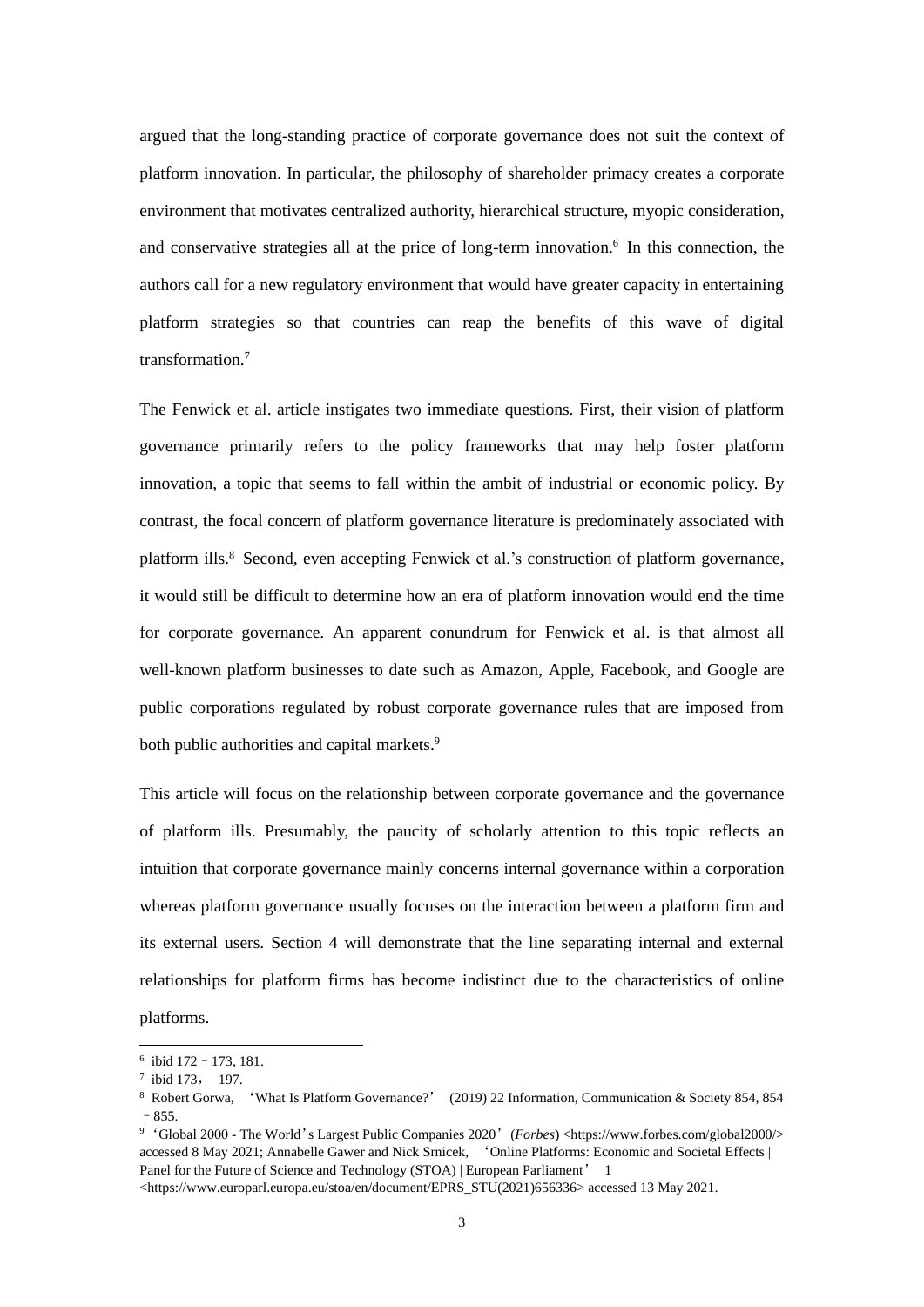Despite the focus on platform ills, this article will still devote some ink towards examining Fenwick et al.'s argument that traditional corporate governance may hinder platform innovation. This seeming digression can be justified on two grounds. First, it may be tempting to think that corporate governance will hinder platform innovation – as Fenwick et al. aver, corporate governance was born in the time of industrial capitalism whereas the platform economy represents the "new economy".<sup>10</sup> These authors insist that this temptation should be resisted. Second, the policy responses to platform ills may produce spill-over effects on platform innovation. Therefore, a holistic approach addressing both sides of the platform economy (i.e. ills and innovation) would be beneficial.

Section 2 provides an overview of online platforms and platform governance. It attempts to elucidate the two concepts in order to inform meaningful debates in this domain. Arguably, Fenwick et al.'s dismissal of corporate governance in platform governance partly results from a different interpretation of platform governance. Part 3 sets out an introduction of corporate governance followed with a critical reflection on the main theme of Fenwick et al. article. Part 4 explores the role of corporate governance in platform governance, drawing on the insights from the stakeholder theory. Section 5 concludes.

# **2. Online platform and platform governance**

### *2.1 Online platform*

While it is not an easy task to provide a satisfactory definition for an online platform,<sup>11</sup> gradually, scholars and policymakers have managed to achievement some consensus on the core elements of various online platforms.<sup>12</sup> Specifically, an online platform is a digital service that is usually driven by information and communication technologies (ICT). It

<sup>11</sup> For the debate of how to define online platform, see Gawer and Srnicek (n 9)  $2 - 3$ ; OECD, <sup>4</sup>An Introduction to Online Platforms and Their Role in the Digital Transformation' 20–22

 $\langle$ https://read.oecd-ilibrary.org/science-and-technology/an-introduction-to-online-platforms-and-their-role-in-the-di gital-transformation  $53e5f593-$ en> accessed 13 May 2021; Gorwa (n 8) 856; A Gawer, 'Online Platforms: Contrasting Perceptions of European Stakeholders. A Qualitative Analysis of the European Commission's Public Consultation on the Regulatory Environment for Platforms' (European Commission DG Communications Networks, Content & Technology, 2016) 8 - 11.

<sup>&</sup>lt;sup>10</sup> Fenwick, McCahery and Vermeulen (n 5) 174; Matthieu Montalban, Vincent Frigant and Bernard Jullien.

<sup>&#</sup>x27;Platform Economy as a New Form of Capitalism: A Régulationist Research Programme' (2019) 43 Cambridge Journal of Economics 805.

<sup>&</sup>lt;sup>12</sup> Gawer and Srnicek (n 9) 2.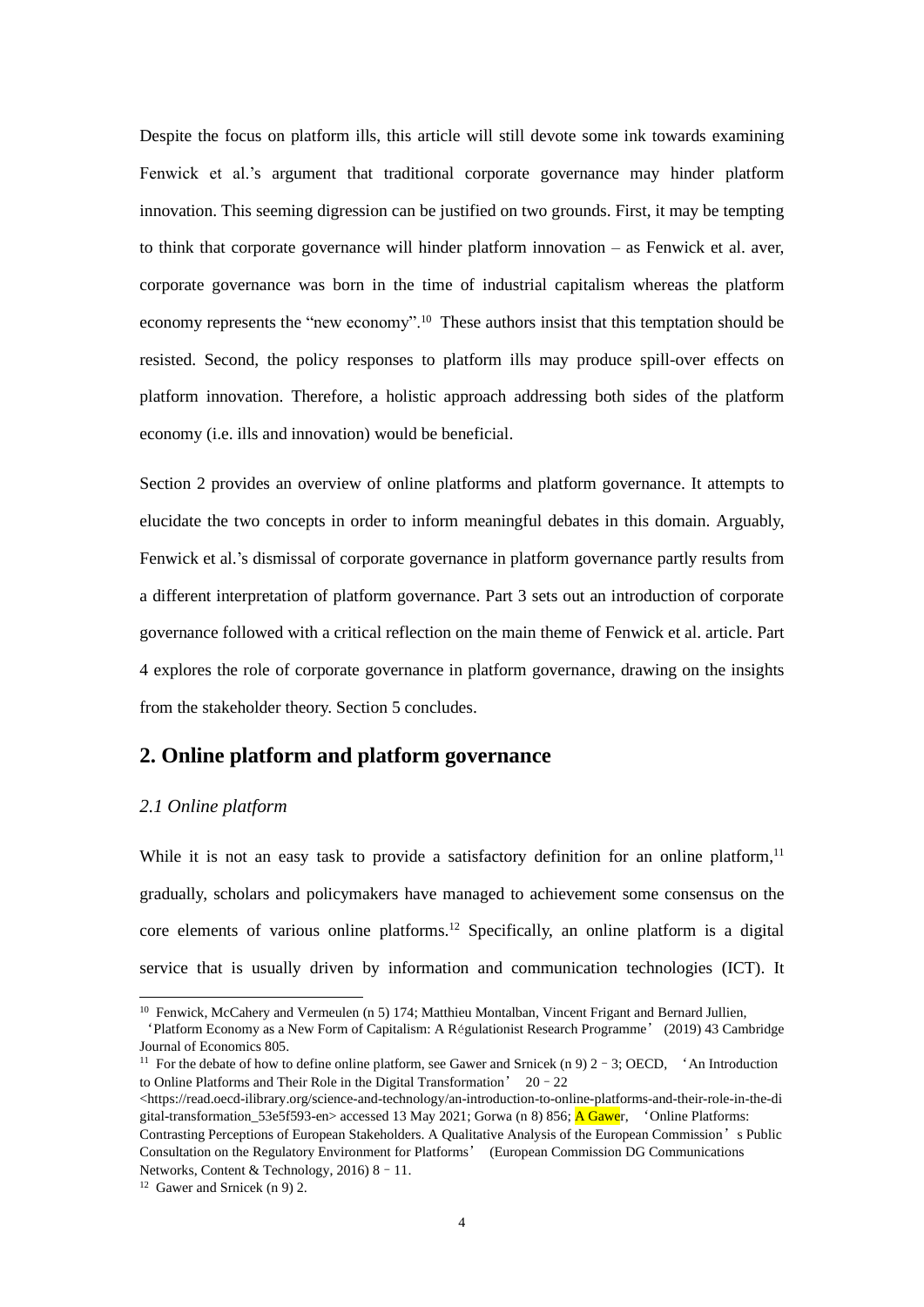facilitates interactions between two or more distinct but interdependent sets of users (whether firms or individuals) who interact through the service via the Internet. These platforms also aggregate and use data from the interactions occurring on them.<sup>13</sup> Several other characteristics of online platforms, while relatively less visible, may help to explain their sheer power and the attendant regulatory concerns.

(ⅰ) Network effects. A network effect exists when the value that a user can derive from using a product or service increases as more users utilize the product or service.<sup>14</sup> For example, a large user base makes a ride-sharing platform (Uber, for example) which is a valuable marketplace for drivers. In turn, the large number of drivers working on the platform reduces riders' waiting time.<sup>15</sup> Network effects dictate that online platforms benefit from their own growth.<sup>16</sup>

(ⅱ) Economies of scale and scope. Economies of scale refer to an effect whereby the average cost per output unit falls as the output rises mostly because the upfront business investments and other fixed costs can be spread among a larger number of the units.<sup>17</sup> While the effect applies to both online and offline businesses, online platforms have greater capability to spread their fixed costs as the use of digital technologies and pervasive connectivity make the marginal costs of admitting an additional user negligible. <sup>18</sup> Online platforms can also reduce their average costs by operating simultaneously across adjacent markets. These economies of scope are due to the fact that different but complementary business lines can share user data, branding, supplier relationships, or technical expertise.<sup>19</sup> Economies of both scale and scope combined with the network effect have contributed to the pervasive connectivity of online platforms yet may also lead to a winner-take-all or winner-take-most market.<sup>20</sup> For instance, to date,

<sup>&</sup>lt;sup>13</sup> ibid; OECD (n 11) 21; Alain Strowel and Wouter Vergote, 'Digital Platforms: To Regulate or Not to Regulate? Message to Regulators: Fix the Economics First, Then Focus on the Right Regulation'  $7 - 8$ .

<sup>&</sup>lt;sup>14</sup> Gawer and Srnicek (n 9) 12.

<sup>15</sup> ibid 13.

 $16$  ibid.

<sup>&</sup>lt;sup>17</sup> John Sloman, *Economics* (Updated tenth edition, Pearson 2020) 162 - 163.

<sup>18</sup> Gawer and Srnicek (n 9) 12.

 $19$  ibid.

<sup>20</sup> ibid 25.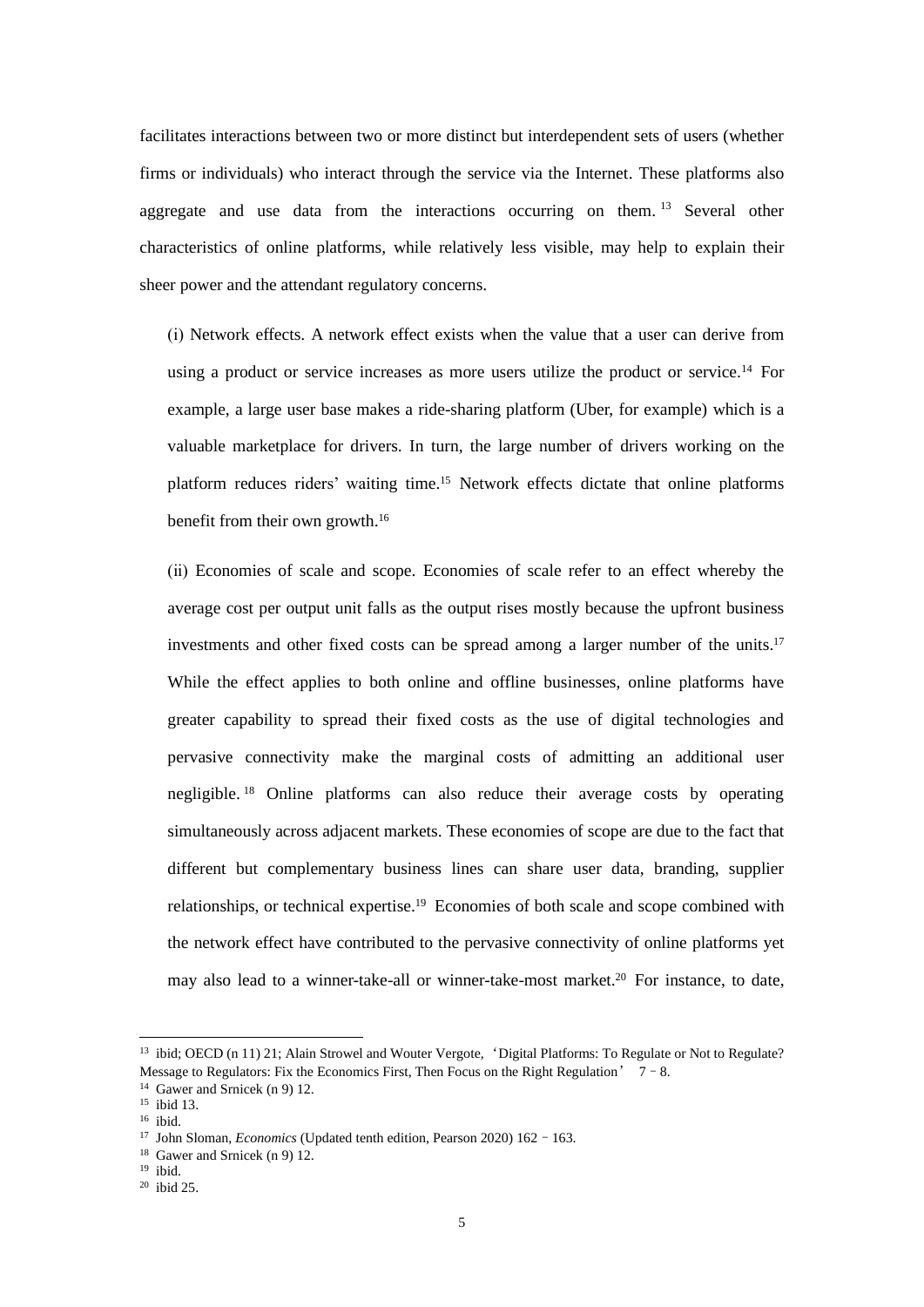the market of digital advertising is dominated by Google and Facebook while social media is dominated by Facebook.<sup>21</sup>

(ⅲ) Lock-in effect. For platforms that occupy dominant market positions, their users may be effectively locked in those platforms due to the limited scope of choices.<sup>22</sup> This lock-in effect may also result from specialised investments toward a platform by a user.<sup>23</sup> As an illustration, users of a social media platform set up and personalize their account profiles; upload content including photos, videos, or posts; and develop a community of friends and followers.<sup>24</sup> These specialised investments make it expensive for the users to switch to other platforms. Accordingly, users are embedded in their current platforms.

## *2.2 Economic and social impacts of platform economy*

#### 2.2.1 Benefits brought by online platforms

Online platforms have transformed the economy and society significantly due to their key characteristics discussed in the above subsection. <sup>25</sup> The most common benefits provided by online platforms are well perceived in society such as broadened access to products and services, increased business opportunities for entrepreneurs, and greater simplicity for human interaction.<sup>26</sup> Recently, the influences of online platforms have been further accentuated amid the ongoing Covid-19 pandemic where digital means of shopping, communication, and entertainment have become almost life necessities.<sup>27</sup> This largely explains the outstanding performance of big platforms such as Alphabet-Google, Amazon, Apple, and Facebook in defiance of the global recession caused by the pandemic.<sup>28</sup>

More profoundly, the platform economy fosters disruptive innovation which is a type of

 $21$  ibid.

 $22$  ibid 13.

<sup>23</sup> OECD (n 11) 24.

 $24$  ibid.

<sup>&</sup>lt;sup>25</sup> Julie E Cohen, 'Law for the Platform Economy' (2017) 51 UCDL Rev. 133, 135 - 137.

<sup>&</sup>lt;sup>26</sup> Gawer and Srnicek (n 9) 18 - 21; OECD (n 11)  $28 - 32$ ; 'How Do Online Platforms Shape Our Lives and Businesses? - Brochure | Shaping Europe's Digital Future'

 $\langle$ https://digital-strategy.ec.europa.eu/en/library/how-do-online-platforms-shape-our-lives-and-businesses-brochure > accessed 9 September 2021.

<sup>27</sup> For example, see Dain Evans, 'How Zoom Became so Popular during Social Distancing' (*CNBC*, 4 April 2020) <https://www.cnbc.com/2020/04/03/how-zoom-rose-to-the-top-during-the-coronavirus-pandemic.html> accessed 19 April 2020.

<sup>28</sup> Gawer and Srnicek (n 9) Ⅰ.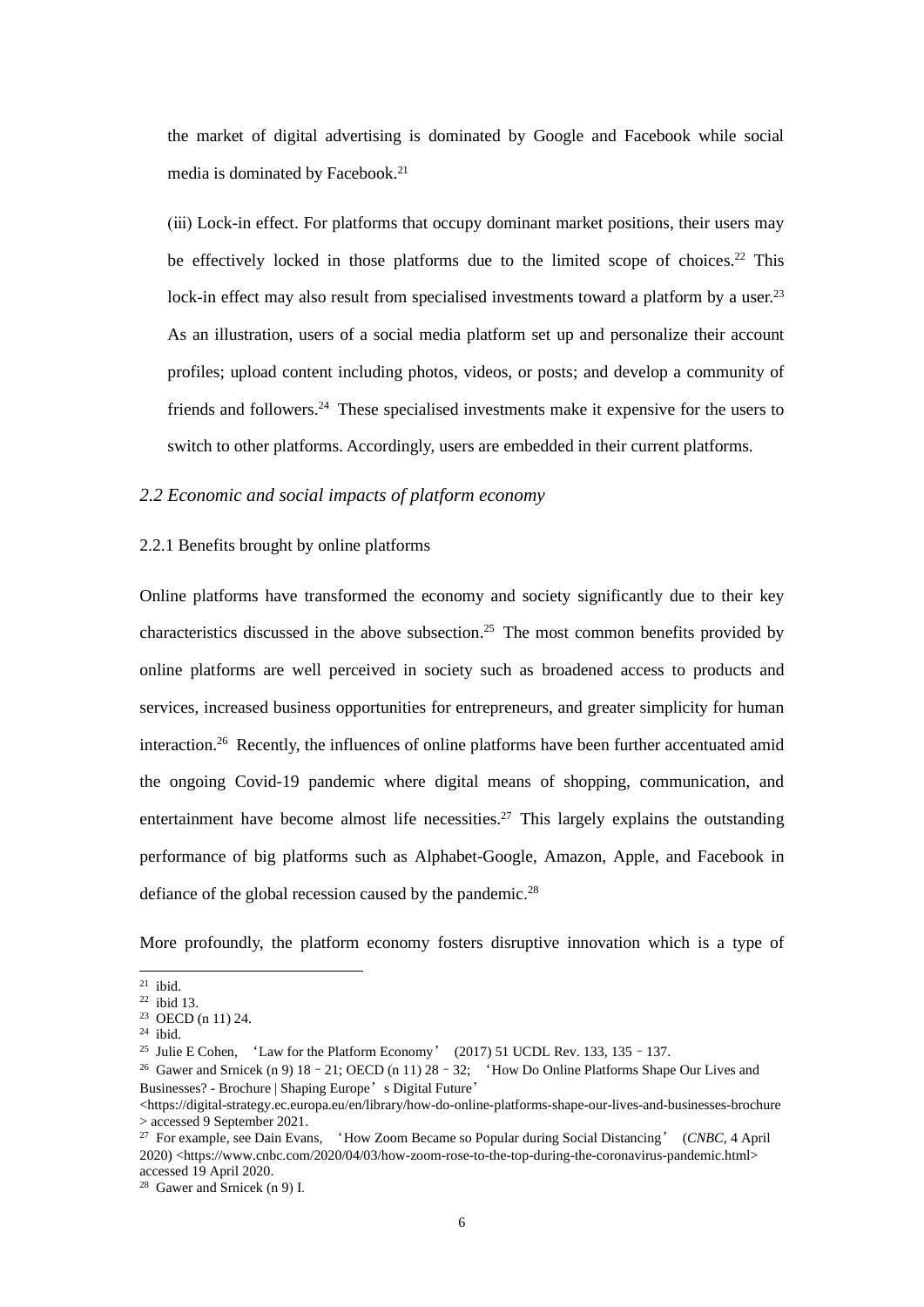innovation that drastically alters the existing markets.<sup>29</sup> Consider how disruptive Uber or Airbnb are for the relevant markets even though the two companies are not so much high-tech firms as, for example, Google and Apple.<sup>30</sup> Moreover, large platform firms invest enormous funds in research and development (R&D) activities;<sup>31</sup> many social media platforms considerably facilitate the dissemination of knowledge and innovative ideas;<sup>32</sup> many of them also stimulate third-party innovation by allowing open access to their programming interfaces, software development kits, and/or customer bases.<sup>33</sup>

#### 2.2.2 The side effects of online platforms

Notwithstanding the above benefits, online platforms act as 'double-edged swords': their complex economic and social impacts have increasingly encountered public scrutiny.<sup>34</sup> While many of the regulatory issues do not arise exclusively in the setting of online platforms, they are magnified through that setting. Several key areas in which online platforms prompt the greatest regulatory concerns can be identified in the platform literature. First, as the digital market tips due to the winner-take-all-or-most effects, "platform tycoons" may abuse their dominant position. Second, online platforms' ability of amassing and monetizing users' data may bring risk to users' data privacy.<sup>35</sup> Moreover, data mining is generally driven by AI, the misuse of which can be blamed for many other platform ills such as unfair discrimination, automated price collusion, and suppression of free speech. <sup>36</sup> Third, many service-sharing platforms also incite labor protection issues. <sup>37</sup> On the one hand, they usually function as mere demand-and-supply matchers and thereby eschew their obligations towards service providers as conventional employers towards their employees.<sup>38</sup> On the other hand, by using ICT tools, certain platforms are able to impose no less harsh surveillance and control over the

<sup>29</sup> OECD (n 11) 24.

<sup>30</sup> ibid.

<sup>&</sup>lt;sup>31</sup> Gawer and Srnicek (n 9) 20 - 21.

<sup>32</sup> OECD (n 11) 28.

<sup>&</sup>lt;sup>33</sup> ibid 28 – 29; Gawer and Srnicek (n 9) 20 – 21.

<sup>34</sup> Gawer and Srnicek (n 9) 23.

<sup>35</sup> OECD (n 11) 24.

<sup>&</sup>lt;sup>36</sup> ibid 52; see also Camilla Tabarrini, 'Understanding the Big Mind. Does the GDPR Bridge the

Human-Machine Intelligibility Gap?' [2019] Does the GDPR Bridge the Human-Machine Intelligibility Gap. <sup>37</sup> Gawer and Srnicek (n 10) 41.

<sup>38</sup> Marco Inglese, *Regulating the Collaborative Economy in the European Union Digital Single Market* (1st ed. 2019., Springer International Publishing 2019) 97.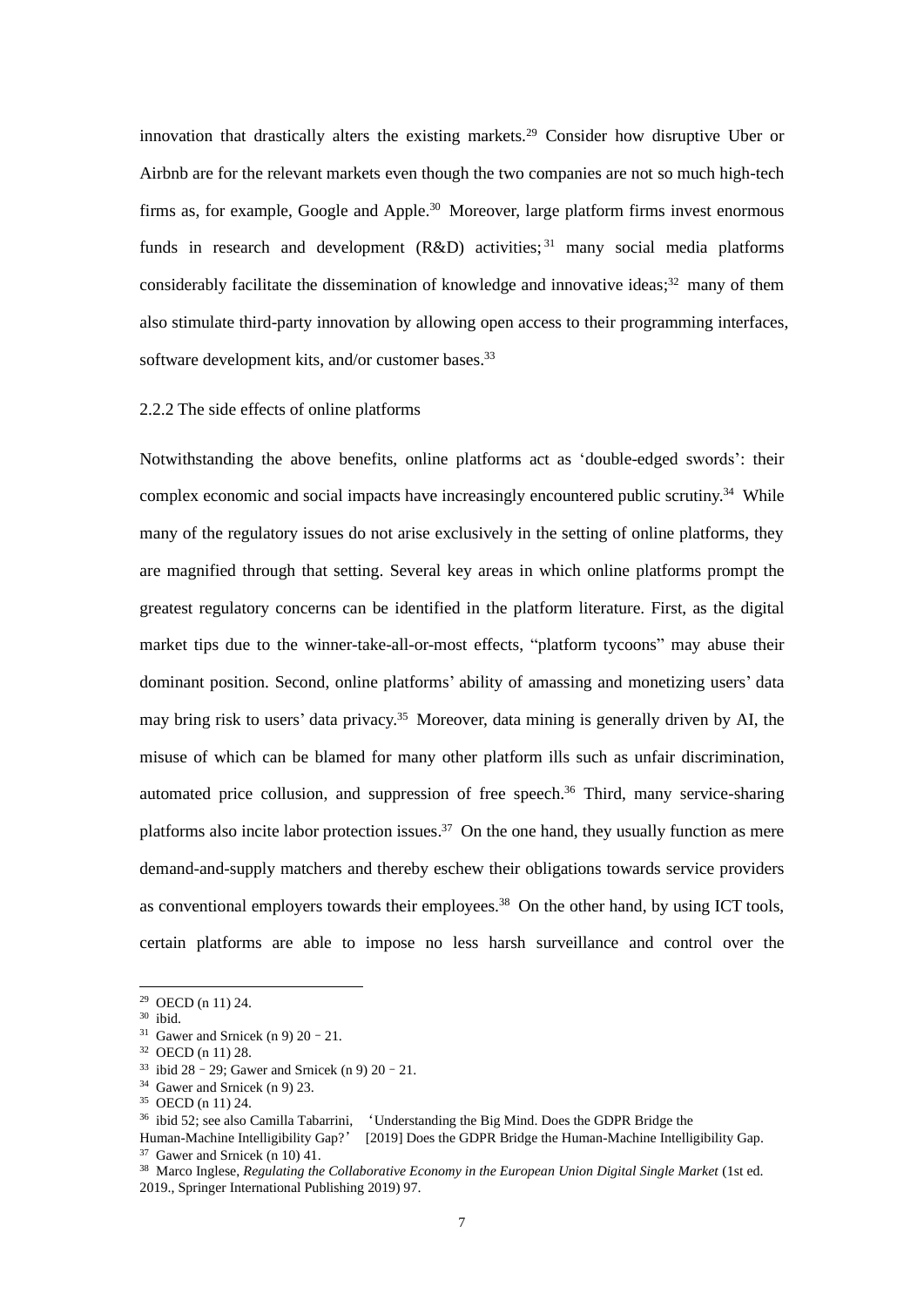on-demand workers than do conventional employers to their employees. <sup>39</sup> Last but not the least, certain platform ills have wider social impacts. Examples include, inter alia, disinformation and hate speech on social media platforms. 40

Due to limited space, the above discussion only contains a brief sketch of regulatory issues created by online platforms. However, the complexity of those issues and their sensitivity to specific platform contexts should not be disregarded. It is true that the significance and imminence of platform ills largely arise from the disruptive nature shared by various types of online platforms. Nevertheless, the substantive content of those regulatory issues is significantly shaped by specific business models and scopes of different platforms or types of platform, such as passenger safety in transportation departments, investor protection in financial industries, and hate speech in the social media sector. The lesson of this contextual analysis is that any attempt to launch a holistic overhaul to the existing legal framework for harnessing platform economies should take sufficient account of the complexity involved in the task.

#### *2.3 Platform governance*

#### 2.3.1 Definition

As with the concept of online platforms, platform governance is also an ambiguous term partly because it has been approached from different subjects.<sup>41</sup> As was mentioned in Section 1, Fenwick et al. construe platform governance as a regulatory framework that can foster platform successes. <sup>42</sup> Originally, the term was predominated with management connotations primarily referring to the governance by online platforms – or, more precisely, platform firms – upon their users. <sup>43</sup> Examples include defining access to and exclusion from the platform, regulating the ways in which sellers can present their offers, establishing grading systems,

<sup>&</sup>lt;sup>39</sup> Gawer and Srnicek (n 9)  $48 - 50$ .

 $40$  OECD (n 11)  $44 - 45$ .

<sup>41</sup> See Brian R Cheffins, 'The History of Corporate Governance' in Douglas M Wright and others (eds), *The Oxford handbook of corporate governance*, vol 46 (OUP Oxford 2013); Dima Jamali, Asem M Safieddine and Myriam Rabbath, 'Corporate Governance and Corporate Social Responsibility Synergies and Interrelationships' (2008) 16 Corporate Governance: An International Review 443, 444–445.

<sup>42</sup> Fenwick, McCahery and Vermeulen (n 5) 187.

<sup>43</sup> Gawer and Srnicek (n 9) 16.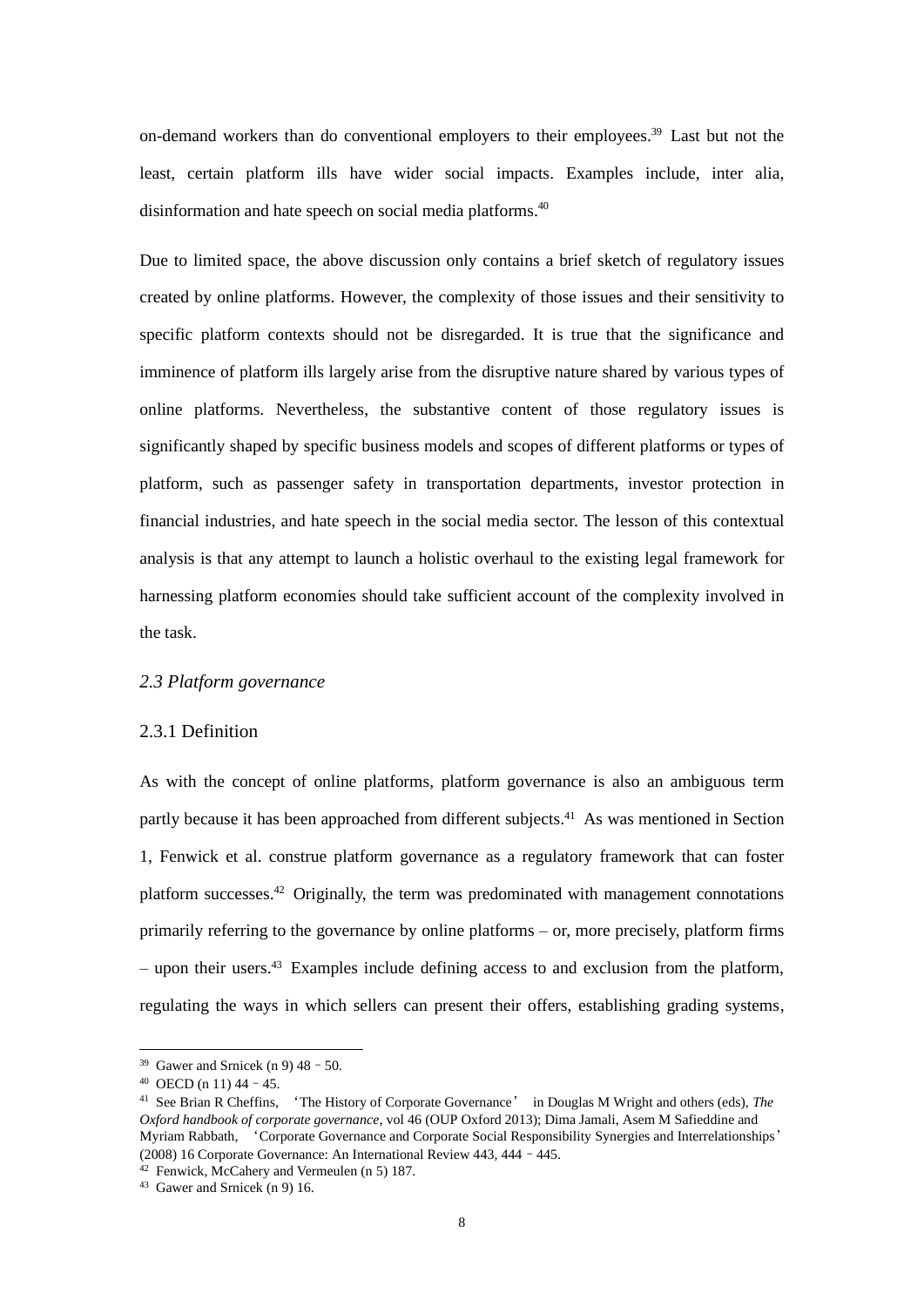imposing standards for delivery and return policies, etc.. <sup>44</sup> Here, platform firms act as private governors or rule-makers.<sup>45</sup> Gradually, however, discussions about platform governance – at least from within legal and political domains – are more associated with the governance *of*  platforms rather than *by* platforms. <sup>46</sup> The focus is to harness platform economies for the common benefit of human beings. <sup>47</sup> This shift of emphasis is associated with the increasing public dismay towards the side effects of platform economies that is manifested in a number of scandals related to the most well-known platform companies.<sup>48</sup>

These authors also follow the approach of "governance *of* platform", not in the least because the word governance intrinsically embraces moral and equitable connotations. For example, the Commission on Global Governance defines governance as "the sum of many ways individuals and institutions, public and private, manage their *common affairs* … a continuing process through which conflicting or *diverse interests may be accommodated* and co-operative action taken".<sup>49</sup> This equitable perspective is also consonant with the nature of legal and political scholarship. While different disciplines may be justified to define platform governance from their own perspective, for ease of reference, this article will refer to governance *by* platform firms as *platform management* and label the platform governance concerned in the Fenwick et al. article as *platform policy.*

### 2.3.2 Self- or public-regulation?

A basic dichotomy regarding the modes of platform governance can be identified in the platform literature: self-regulation and public regulation (or self-governance and public

<sup>44</sup> ibid.

<sup>45</sup> Michèle Finck, 'Digital Co-Regulation: Designing a Supranational Legal Framework for the Platform Economy' [2018] European Law Review 15.

 $46$  Gorwa (n 8) 854 - 855.

<sup>&</sup>lt;sup>47</sup> see Nicolas Suzor, Tess Van Geelen and Sarah Myers West, 'Evaluating the Legitimacy of Platform Governance: A Review of Research and a Shared Research Agenda' (2018) 80 International Communication Gazette 385.

<sup>48</sup> Gorwa (n 8) 854.

<sup>49</sup> Barbara Holland-Cunz and Uta Ruppert, 'Our Global Neighbourhood:The Report of the Commission on Global Governance'in Barbara Holland-Cunz and Uta Ruppert (eds), *Frauenpolitische Chancen globaler Politik: Verhandlungserfahrungen im internationalen Kontext* (VS Verlag für Sozialwissenschaften 2002) 20  $\lt$ https://doi.org/10.1007/978-3-663-10102-4\_2> accessed 13 June 2021; see also Thomas G Weiss, 'Governance, Good Governance and Global Governance: Conceptual and Actual Challenges' (2000) 21 Third world quarterly 795, 795–796.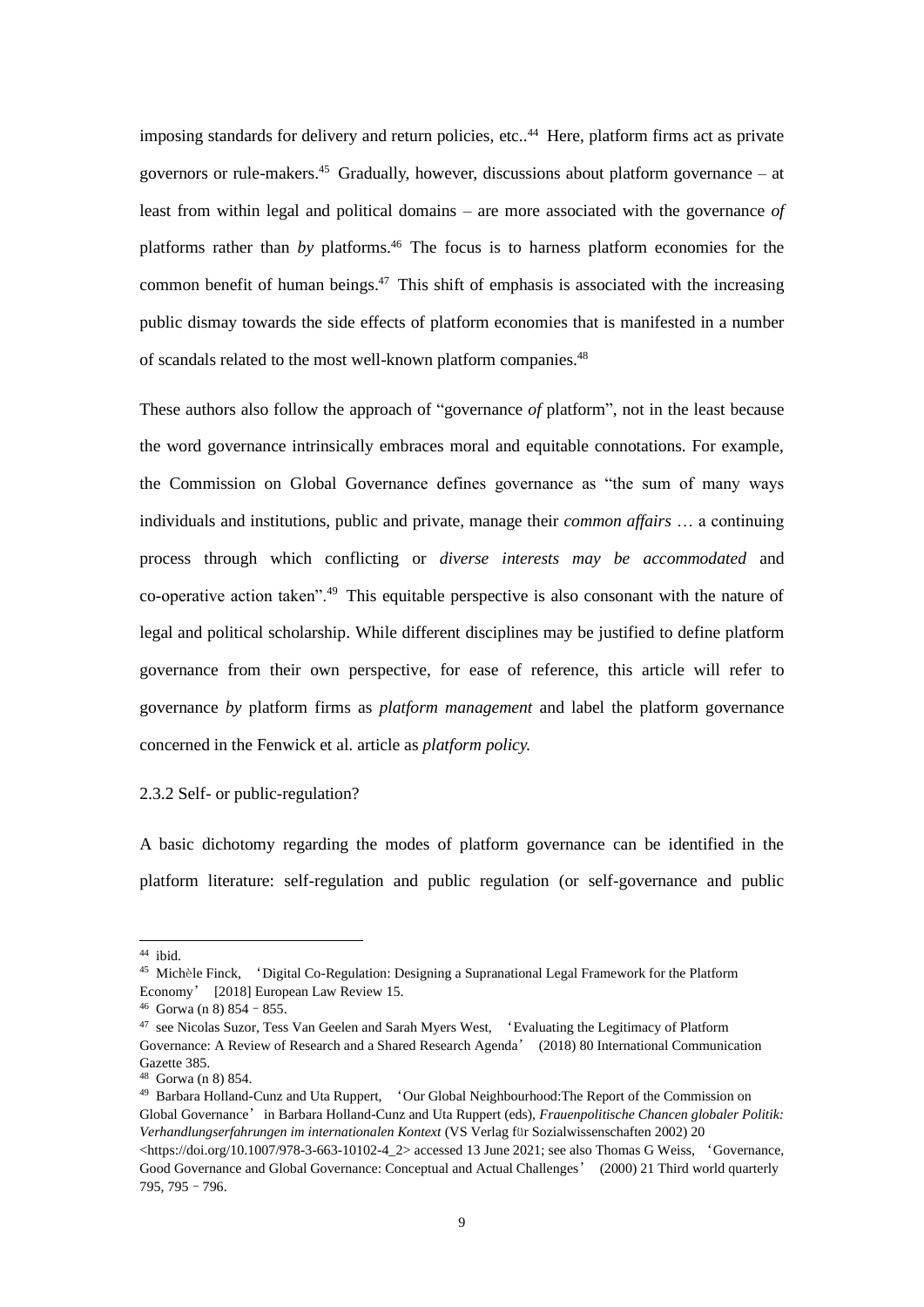governance). <sup>50</sup> Self-governance relies on platform firms to voluntarily implement good governance principles in their platform management. <sup>51</sup> For example, online marketplaces such as Amazon and Alibaba-Taobao discipline the sellers operating on their platform through the use of consumer ratings and review systems even without any governmental interference. <sup>52</sup> In contrast, public regulation models resort to governmental intervention in solving platform ills.<sup>53</sup> For example, Germany adopted rules requiring platforms to eliminate or block fake news that are manifestly illegal, hate crimes, and certain other unlawful contents within 24 hours of receiving a complaint. The rules are supplemented with the threat of possible sanctions.<sup>54</sup>

The literature of platform governance has identified neither self- nor public-regulation as an ideal governance model. On the one hand, the prevalence of platform ills demonstrates that platform firms do not always align their interests with that of platform users and the general public.<sup>55</sup> On the other hand, total public regulation may bring greater harms. Specifically, governmental processes are intrinsically subject to the problem of bureaucracy and lack of information.<sup>56</sup> The point made in Section 2.2.2 that specific business scopes and models shape the kaleidoscope of platform ills is also relevant: How can legislators and law enforcers understand these business details without incurring considerable or even formidable information costs? In addition, the disruptive nature also indicates the fast pace and deep unpredictability of platform evolution. <sup>57</sup> It follows that platform businesses may always be ahead of the law possibly by many steps. While, theoretically, governments can take an aggressive and preventive stance towards online platforms, there may be a price of stifling

<sup>50</sup> Christoph Busch, 'Self-Regulation and Regulatory Intermediation in the Platform Economy', *The Role of the EU in Transnational Legal Ordering* (Edward Elgar Publishing 2020); see Gorwa (n 8) 862–865; Hannah

Bloch-Wehba, 'Global Platform Governance: Private Power in the Shadow of the State'(2019) 72 SMU L. Rev. 27; Finck (n 45).

 $51$  Gorwa (n 8) 862 - 863.

<sup>52</sup> see Susan M Mudambi and David Schuff, 'Research Note: What Makes a Helpful Online Review? A Study of Customer Reviews on Amazon. Com' [2010] MIS quarterly 185.

 $53$  Finck (n 45) 863 - 864.

<sup>54</sup> OECD (n 11) 40; see also Bloch-Wehba (n 50) 28.

<sup>55</sup> Inglese (n 38) 149; Finck (n 45) 13.

<sup>56</sup> Finck (n 45) 5.

<sup>57</sup> Alexandre de Streel and Pierre Larouche, 'The European Digital Markets Act: A Revolution Grounded on Traditions'[2021] Journal of European Competition Law & Practice 10; Filomena Chirico, 'Digital Markets Act: A Regulatory Perspective' [2021] Journal of European Competition Law & Practice 497.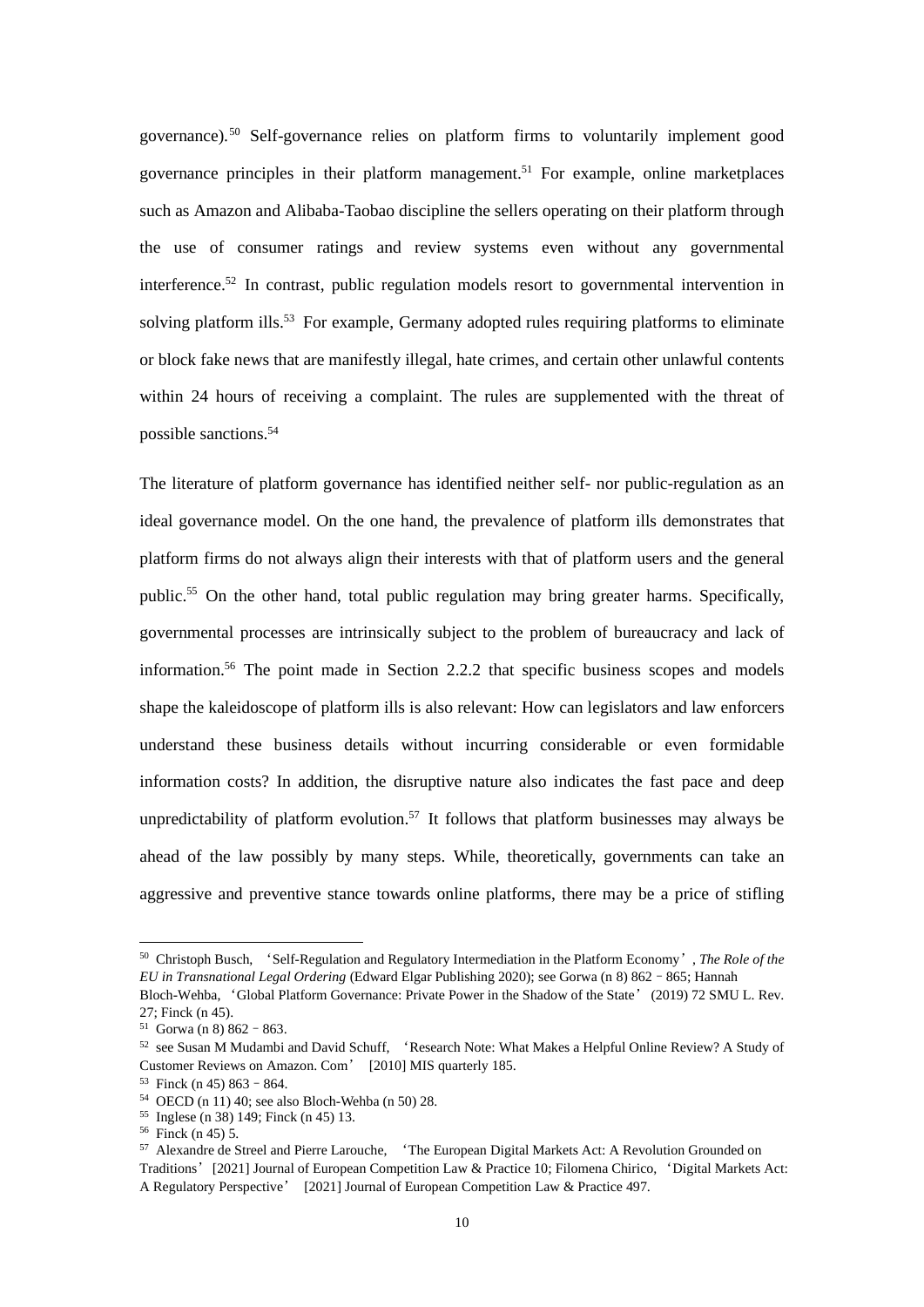platform innovation. For example, there have already been concerns that the recent policy entrepreneurship manifested in the European Commission's legislative reform may impede entrepreneurial innovation in digital industries. 58

#### 2.3.3 Co-regulation

Given the deficiencies of self- and public-regulation, a middle ground known as co-regulation (or co-governance) has been favored by many scholars, policymakers, and industries. This governance model recognizes the "benefits to including a broader pool of stakeholders and decision makers in the articulation, execution and evolution of policy, law, norms development, oversight and regulation". <sup>59</sup> As the European Commission recognized in a 2018 report on platform governance, co-regulation "has the advantage of guaranteeing a predictable legal framework while simultaneously giving sufficient flexibility to industry to shape and decide on their voluntary commitments, respecting the speed of innovation".<sup>60</sup> Indeed, a recent legislative proposal issued by the commission – the Digital Service Act – has incorporated this governance approach.<sup>61</sup> The detail in this regard will be elaborated on in Section 4.4.

# **3. Corporate governance: Is it an obstacle for platform innovation?**

#### *3.1 Corporate governance*

The definition of corporate governance is also fluid.<sup>62</sup> While the OCED broadly defined the term in 1999 as internal means by which corporations are operated and controlled, it is widely agreed that corporate governance has a distinctive focus on the relationships between a

Challenges to the New EU Digital Rulebook – POLITICO'

 $\langle$ https://www.politico.eu/article/5-challenges-to-the-new-eu-digital-rulebook/> accessed 13 September 2021. <sup>59</sup> Raymond H Brescia, 'Regulating the Sharing Economy: New and Old Insights into an Oversight Regime for the Peer-to-Peer Economy' (2016) 95 Neb. L. Rev. 87, 134; see also Finck (n 45) 15.

<sup>58</sup> 'EU Proposals to Regulate AI Are Only Going to Hinder Innovation | Financial Times' <https://www.ft.com/content/a5970b6c-e731-45a7-b75b-721e90e32e1c> accessed 13 September 2021; '5

<sup>60</sup> EU Commission, 'Impact Assessment Accompanying the Document Proposal for a Regulation of the European Parliament and of the Council on Promoting Fairness and Transparency for Business Users of Online Intermediation Services' SWD(2018) 138 final 45

<sup>&</sup>lt;https://ec.europa.eu/digital-single-market/en/news/impact-assessment-proposal--promoting-fairness-transparency -online-platforms>.

<sup>61</sup> 2020/0361 (COD), p3, 35. see also Caroline CAUFFMAN and Catalina GOANTA, 'A New Order: The Digital Services Act and Consumer Protection' [2021] European Journal of Risk Regulation 1, 10. <sup>62</sup> See Cheffins (n 41); Jamali, Safieddine and Rabbath (n 41) 444 - 445.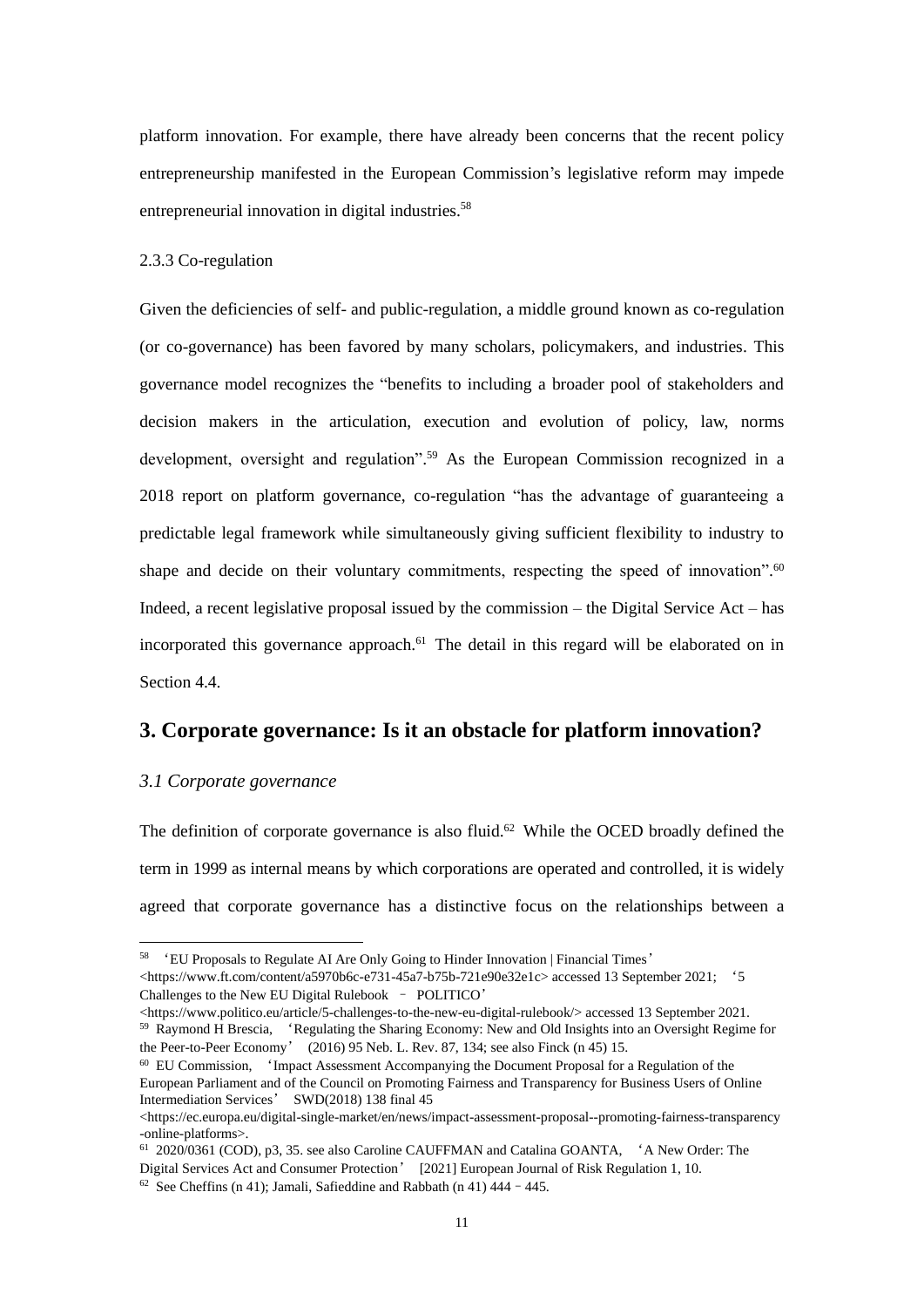company's management, its board, its shareholders, and other stakeholders.<sup>63</sup> Corporate governance results from the use of the corporate form of which the defining characteristics include limited liability and corporate personality.<sup>64</sup> Limited liability refers to a general rule that satisfaction of the claims of a company's creditors is confined to the assets of the company and cannot be asserted against the personal assets of the shareholders who are said to enjoy a limited liability.<sup>65</sup> Corporate personality denotes a company's legal capacity that is separated from its owners.<sup>66</sup> A natural corollary of limited liability and corporate personality is the separation of ownership and management. Specifically, a corporation can actually exercise its legal capacity only through delegated managers; and limited liability makes it feasible for shareholders to retreat from corporate businesses and diversify their holdings as their downside loss has been capped.<sup>67</sup>

The separation of ownership and management discussed above gives rise to a typical principal-agency relationship with the shareholders being the principal and the managers the agent.<sup>68</sup> The central problem of this relationship is that the agent may pursue its own interests instead of being loyal to the principal. Accordingly, a core task of corporate governance is to hold the managers accountable to the owners' interests.<sup>69</sup> For instance, company laws in various jurisdictions generally mandate a certain level of shareholder control over fundamental corporate affairs such as the appointment of directors, mergers, and charter amendments.<sup>70</sup> That being stated, Fenwick et al.'s general assertion of shareholder primacy is, at best, an inaccurate description of the relationship between management and ownership since the degree of shareholder control varies from company to company. <sup>71</sup> Even back in the 1930s, Berle and Means observed in the seminal book *The Modern Corporation and Private Property* that corporations at their time had evolved in such a way that managers tended to be

<sup>63</sup> OECD, 'OECD Principles of Corporate Governance' (OECD Publishing 1999) 5, 9.

<sup>64</sup> Eilís Ferran, *Principles of Corporate Finance Law.* (2nd edition / Eilis Ferran and Look Chan Ho., University Press 2014) 12; Paul Davies, *Introduction to Company Law* (Oxford University Press 2020) 6.

 $65$  Davies (n 64) 6 – 7.

<sup>66</sup> Reinier H Kraakman, *The Anatomy of Corporate Law: A Comparative and Functional Approach* (Third edition, University Press 2017)  $5 - 8$ .

<sup>67</sup> ibid 5, 9.

<sup>68</sup> Davies (n 64) 10.

<sup>69</sup> Kraakman (n 66) 29–30, 49.

<sup>70</sup> ibid 72.

 $71$  ibid 49 - 77.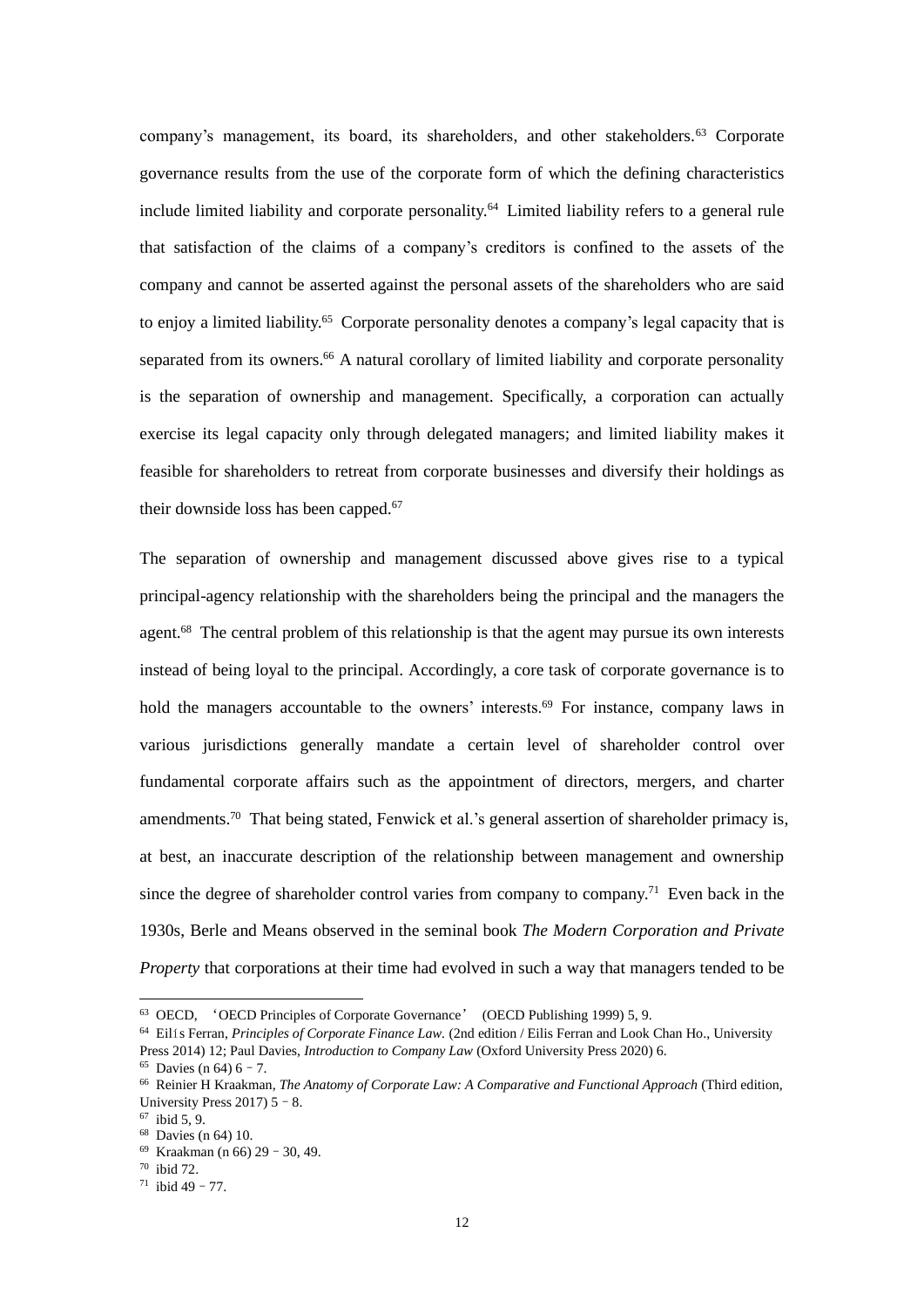their own master. <sup>72</sup> For example, the traditional principle that shareholders had the right to remove directors at will had been increasingly restricted by the law and, consequently, "Directors are thus supreme during their time".<sup>73</sup>

Even in private companies that often feature higher levels of shareholder control, company laws still allow considerable autonomy for companies to design their own power structure via corporate constitutions. <sup>74</sup> Indeed, shareholder primacy (or shareholder supremacy) is mostly used as a target of criticism in the literature of the stakeholder theory which primarily concerns the balance between shareholder interests and the interests of non-shareholder constituencies.<sup>75</sup> The stakeholder theory will be elaborated on in Section 4.

## *3.2 Corporate governance and platform innovation*

The major grounds for Fenwick et al. to predict the end of corporate governance in the era of platform economy is that shareholder primacy may lead to a hierarchical corporate structure that is unsuited for platform innovation. An immediate response to this argument is that modern corporate governance has already neutralized, at least partially, the shareholder primacy by incorporating a stakeholder perspective, as will be explained in Section 4. Therefore, abandoning corporate governance in its entirety for the good of platform innovation would amount to throwing the baby out with the bathwater. Going further, even leaving aside the stakeholder perspective and focusing on the traditional model of corporate governance, Fenwick et al.'s line of reasoning is still open to challenge. First, it is questionable to entirely discredit the role of hierarchies in platform innovation. In management literature, instead of dichotomizing authorities and empowerment, scholars endeavour to work out a balanced approach that obtains the best of both worlds.<sup>76</sup> In a recent article motivated by the disconnection between the conventional rhetoric regarding the

<sup>72</sup> Adolf A. Berle (Adolf Augustus), *The Modern Corporation and Private Property* (Legal Classics Library 1993) 138–139.

<sup>73</sup> ibid 139.

<sup>74</sup> Kraakman (n 66) 50.

<sup>75</sup> Andrew Keay, 'Stakeholder Theory in Corporate Law: Has It Got What It Takes' (2010) 9 Rich. J. Global L. & Bus. 249, 249, 255, 264.

<sup>&</sup>lt;sup>76</sup> Nicolai J Foss and Peter G Klein, 'Why Managers Still Matter' (2014) 56 MIT Sloan Management Review 73, 77.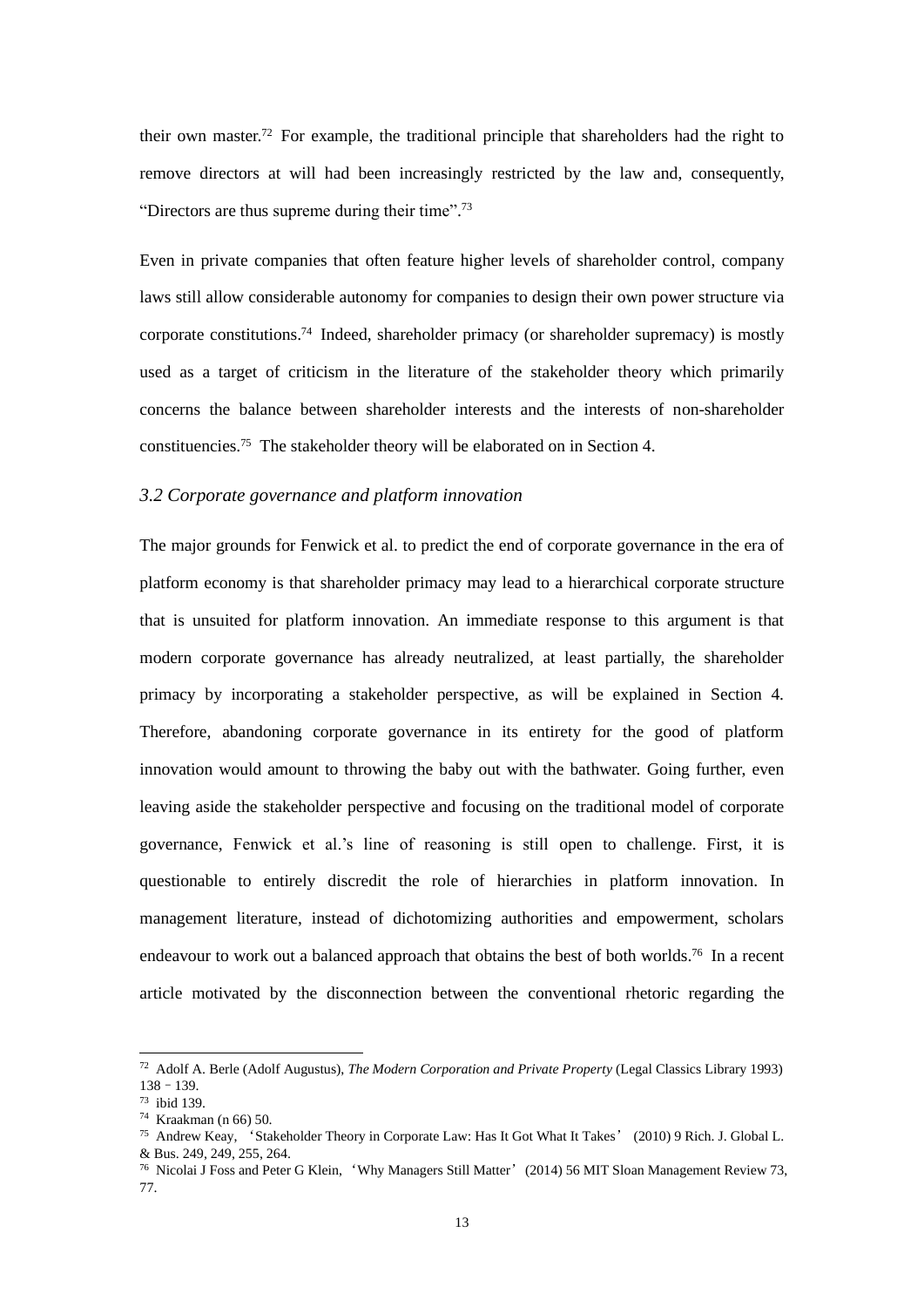inadequacies of hierarchy, on the one hand, and business reality, on the other hand, Sanner and Bunderson contend that hierarchies indeed assist teams of people to innovate much the same way as they help animals survive in the wild.<sup>77</sup> While this is not to downplay the advantages of a flattened management style in fostering entrepreneurship and innovation, embracing innovation does not necessarily entail the waiver of the benefits of hierarchies.

Secondly, even assuming hierarchies are detrimental to innovation; it is still unclear how traditional corporate governance which predominantly concerns the relationship between ownership and management would necessarily lead to a hierarchical structure that involves the distribution of decision-making authorities at every level of corporate management.<sup>78</sup> Given the separation of ownership and control, managers have a broad margin of freedom for deciding their business structures and management styles. Fenwick et al. claim that shareholders stand at the top of the hierarchy in which the centralized authorities are imposed top down.<sup>79</sup> This claim, as was explained in Section 2.3, contradicts the corporate reality for which ownership and control is separated and, indeed, at least in public corporations, primacy is frequently vested with the board and senior managers. It is true that corporate governance by all means aims to hold managers accountable to shareholders. Nevertheless, it is difficult to determine why shareholders seeking to maximize stock values would prefer a hierarchical management model if a flattened approach proves to be more productive. These arguments are not to deny that corporate governance may have an impact on corporate performance. Indeed, numerous empirical studies have been launched examining the relationship between shareholding concentration that presumably dictates the degree of ownership control and corporate innovation. Nevertheless, the studies only produce mixed results.<sup>80</sup> On the one hand, owners or managers become more risk averse as their shares in the company capital increase since concentrated ownership makes it more difficult for them to diversify their

<sup>77</sup> Bret Sanner and J Stuart Bunderson, 'The Truth about Hierarchy' (2018) 59 MIT Sloan Management Review 49, 50.

<sup>78</sup> Mark Hirschey, 'Organization Structure and Corporate Governance: A Survey', *Advances in Financial Economics* (Emerald Group Publishing Limited 2003) 67–81.

<sup>79</sup> Fenwick, McCahery and Vermeulen (n 5) 172, 174.

<sup>80</sup> Diego Asensio-López, Laura Cabeza-García and Nuria González-Álvarez, 'Corporate Governance and Innovation: A Theoretical Review' [2019] European Journal of Management and Business Economics 267–269.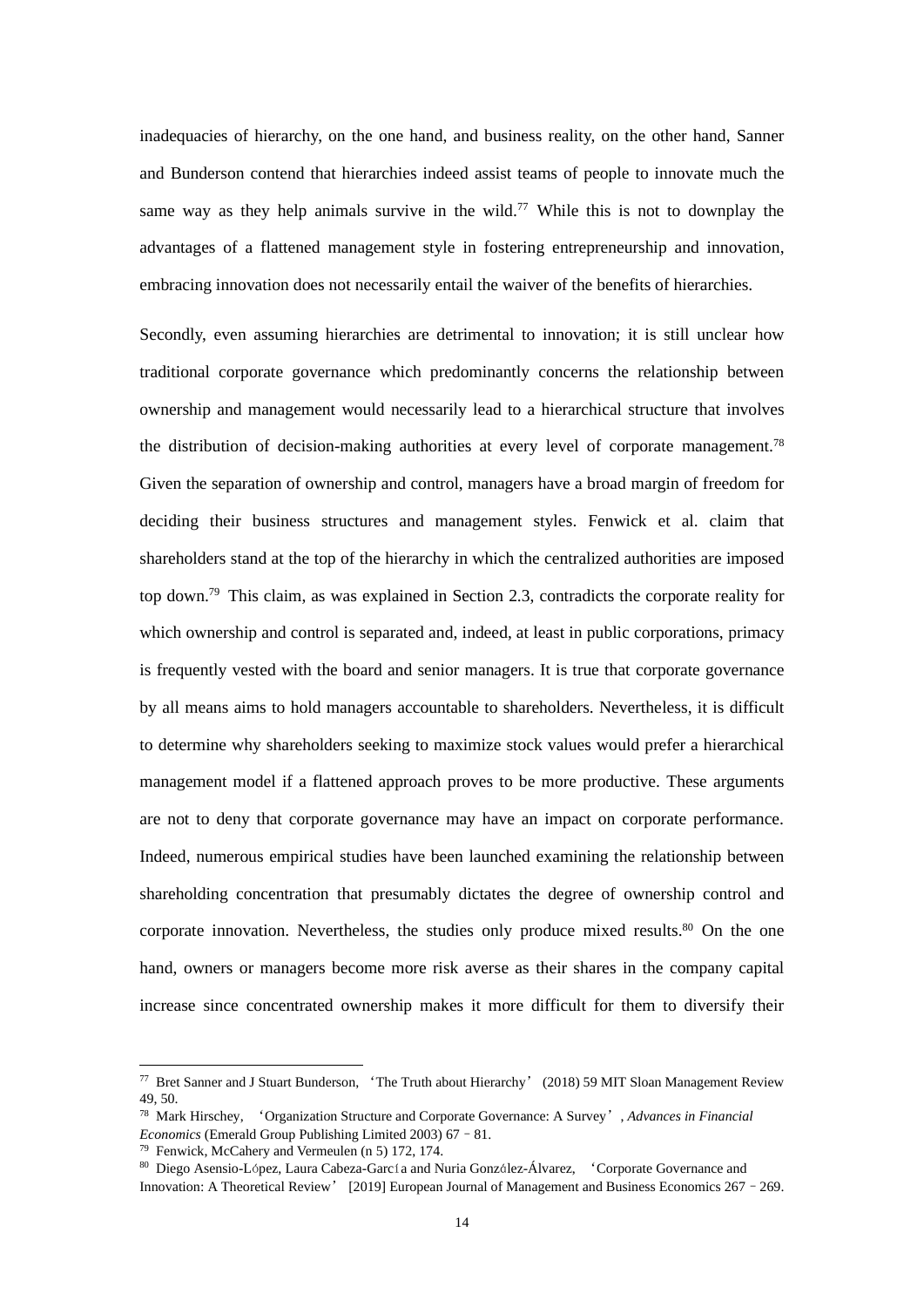risks.<sup>81</sup> On the other hand, a small number of large shareholders may prefer to invest in R&D activities in order to boost the company's long-term value.<sup>82</sup>

Last but not least, corporate governance is designed to support the corporate form which provides a favourable organizational framework for innovation and capital investment.<sup>83</sup> Specifically, limited liability encourages risk taking since the possible loss has been capped.<sup>84</sup> The separation of ownership and control reduces transaction costs for businesses as, otherwise, it would be prohibitively expensive for investors to conduct day-to-day business collectively. Centralized management also breeds a market for professional managers that are a key element for innovation in a society.<sup>85</sup> All of these conditions further make it feasible for investors to diversify their holdings rather than being locked in any single invested corporation.<sup>86</sup> Overall, corporations have played a pivotal role in business and technological innovation. To be sure, certain types of non-profit organizations seem to feature higher levels of openness and inclusiveness that appear conducive to platform design. For example, cooperatives are organized on a principle of one vote per person as opposed to one vote per share, and their proceeds are distributed fairly equally among members.<sup>87</sup> Nevertheless, such business forms have only played an insignificant role, if any, in the ongoing platform revolution as well as in the past waves of business or technological innovation. <sup>88</sup> As mentioned in the introduction section, the most well-known platform businesses such as Apple, Amazon, Alibaba, Facebook, and Google are all public corporations.

# **4. Platform governance via corporate governance**

#### *4.1 Overview*

While the traditional mode of corporate governance provides an institutional foundation that

<sup>86</sup> Ferran (n 64) 18.

 $81$  ibid 267 - 268.

<sup>82</sup> ibid 268.

<sup>83</sup> Ferran (n 64) 16–18.

<sup>84</sup> ibid 17.

<sup>85</sup> Davies (n 64) 53.

<sup>87</sup> Tara J Radin, 'Stakeholder Theory and the Law', *Proceedings of the International Association for Business and Society* (1999) 117; Oliver Williamson, 'Corporate Governance'(1984) 93 The Yale law journal 1197, 1226 –1227.

<sup>88</sup> Oliver Williamson (n 87) 1226–1227.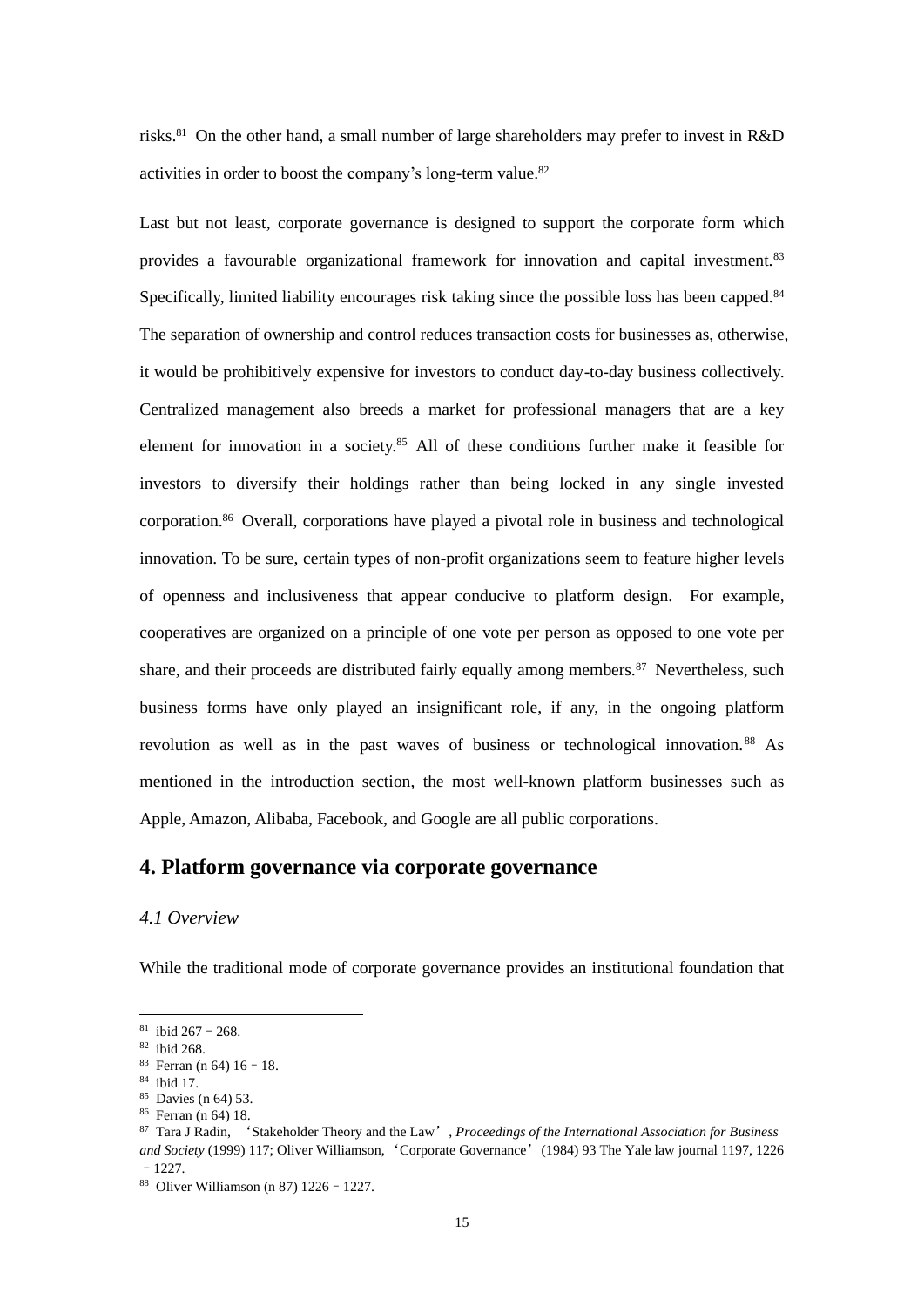is conducive or at least neutral to platform innovation, as was argued in Section 3, it becomes insufficient to contain the side effects of the platform economy. In economic terms, such platform ills driven by profit maximization constitute a typical scenario of negative externality that can be defined as the costs caused by a producer that are not financially borne by it. In the sense that social costs are not fully borne by the producers, negative externality represents a type of market failure that may cause welfare loss to the society.<sup>89</sup> While it is true that negative externality may occur to any form of business organization, corporations present a particular challenge in this regard. This is not just because they play a dominant role in economic life but also due to the consideration that shareholder primacy combined with limited liability may encourage managers to take aggressive business strategies at the cost of non-shareholder constituencies.<sup>90</sup> That being said, modern corporate governance has already evolved in a manner that not only the interests of shareholders but also those of non-shareholding constituencies are required to be taken into account in corporate decisions.

The modern form of the stakeholder theory can be traced to Professor Edward Freeman and his seminal book: Stakeholder Management: A Stakeholder Approach (1984). <sup>91</sup> The core statement of the theory is that corporations should work towards the creation of value for all stakeholders instead of narrowly focusing on the interests of shareholders.<sup>92</sup> Freeman defines a stakeholder as "any group or individual who can affect or is affected by the achievement of the organization's objectives".<sup>93</sup> A corporation's customers, suppliers, financiers, creditors, shareholders, employees, and local communities as well as local and national governments are the most typical stakeholders of the company.<sup>94</sup> In this context, shareholders are simply one group of stakeholders and not superior to other groups. Therefore, the task of the manager is to advance and balance different and usually competing interests of various constituencies. 95

<sup>89</sup> Sloman (n 17) 396–397.

<sup>90</sup> Ferran (n 64) 16.

<sup>91</sup> R Edward Freeman, *Strategic Management: A Stakeholder Approach* (Cambridge University Press 2010); Keay (n 76) 253–254; André O Laplume, Karan Sonpar and Reginald A Litz, 'Stakeholder Theory: Reviewing a Theory That Moves Us' (2008) 34 Journal of management 1152, 1156–1157.

<sup>92</sup> Keay (n 75) 256.

<sup>&</sup>lt;sup>93</sup> Laplume, Sonpar and Litz (n 91) 1160.

<sup>94</sup> Keay (n 75) 257.

 $^{95}$ ibid.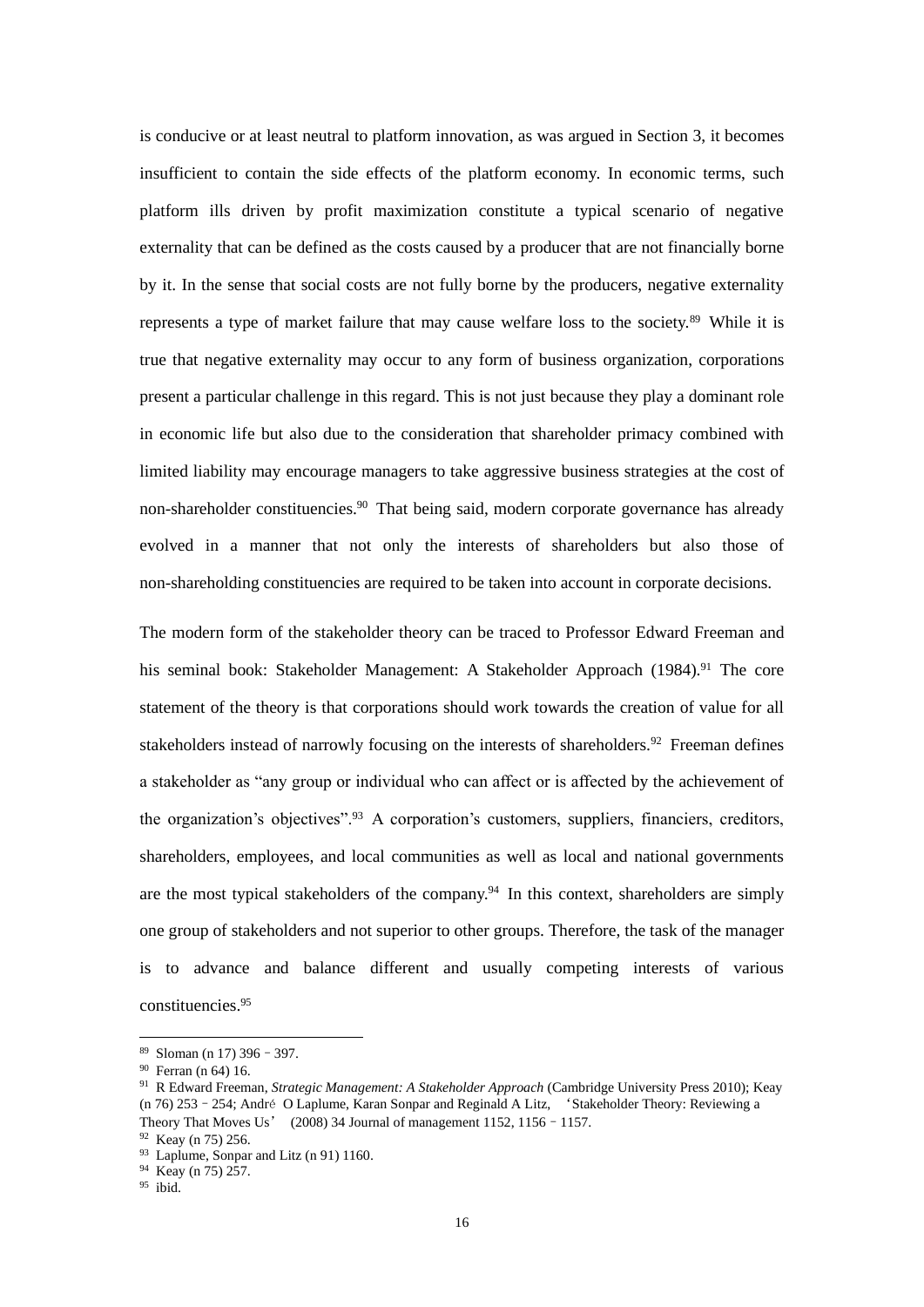The stakeholder theory is not without criticisms that can be imprecisely categorized into two groups. The first group challenges the desirability of the theory while the second doubts its plausibility. These debates will be assessed below in light of platform governance.

## *4.2 Desirability of the stakeholder perspective*

The argument that stakeholders have a legitimate claim on a corporation has garnered extensive criticisms for its lack of moral foundation.<sup>96</sup> A particular challenge is that, unlike shareholders, non-shareholding constituencies are adequately protected by contracts and/or statutory provisions. For example, employees are protected by employment contract law and labor law while customers may resort to sales contracts and the production liability law. Therefore, the stakeholder perspective is, at best, redundant, or it will otherwise accord non-shareholder constituencies some preferential treatment to the effect of "having a second bite of the apple".<sup>97</sup> This criticism echoes a similar potential challenge to this article: What is the merit of corporate governance in fostering platform governance considering that platform ills can be addressed through contractual/legal frameworks?

The general assertion about the adequacy of contracts and law in protecting stakeholder interests is contended by many stakeholder writers. <sup>98</sup> It is acknowledged that certain constituencies such as powerful creditors like banks may be able to negotiate customized contracts with corporate debtors to protect the former parties' interests.<sup>99</sup> However, most constituencies may not be able to do so for a number of reasons including, inter alia, high transaction costs, the lack of bargaining power, or information asymmetry.<sup>100</sup> In terms of legal protection, stakeholder advocates contend that regulatory rules are usually too general and hence can only provide limited protection to stakeholders.<sup>101</sup> It may also be costly for latter to enforce the contracts or law considering, for example, the need to inform regulatory

<sup>96</sup> ibid 270; Antonio Argandoña, 'The Stakeholder Theory and the Common Good' (1998) 17 Journal of business ethics 1093, 1098; Robert A Phillips, 'Stakeholder Theory and a Principle of Fairness' [1997] Business Ethics Quarterly 51, 51 - 52.

<sup>97</sup> Keay (n 75) 292.

 $98$  ibid 292 – 293.

<sup>99</sup> ibid.

<sup>100</sup> ibid 293.

 $^{101}\,$ ibid.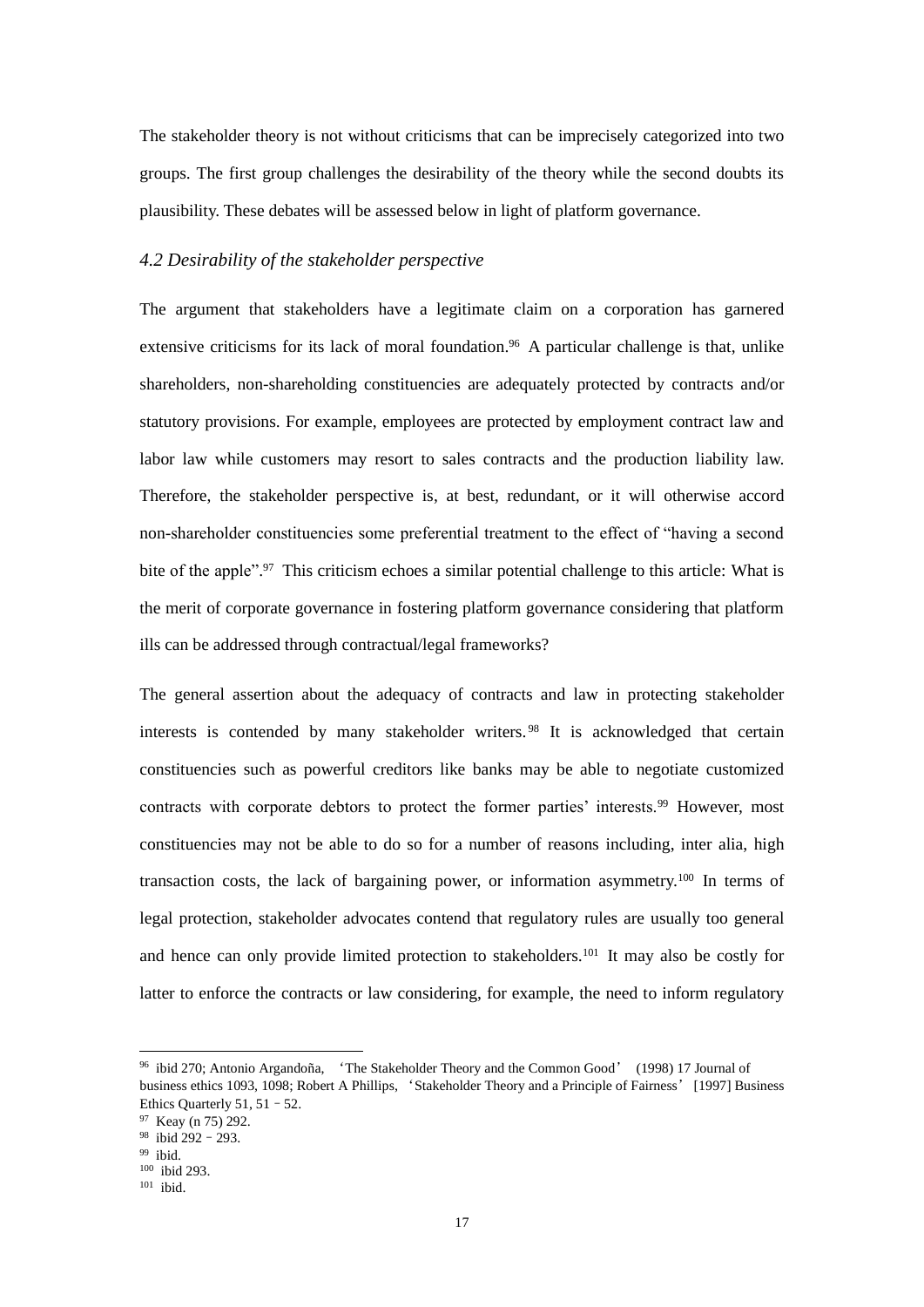authorities or take civil actions by themselves.<sup>102</sup>

The above defense for the stakeholder theory may derive extra strengths from the platform context. First and foremost, the market dominance occupied by many online platforms makes it implausible if not impossible for platform users to bargain for sufficient contractual protection for themselves. Specifically, many platforms impose their transaction terms including data privacy clauses to users on a take-it-or-leave-it basis.<sup>103</sup> Moreover, the use of new technologies exacerbates the information disadvantages on the part of platform users and other relevant stakeholder groups vis-à-vis platform firms. This increases the difficulties for users to assess, for example, how their data are aggregated and monetized as well as whether they have been discriminated against by opaque platform algorithms.<sup>104</sup> It might be suggested that the above contractual incompleteness regarding the relationship between a platform firm and its users can be remedied by statutory rules. Nevertheless, as was discussed in Section 2.3.2, the regulatory frameworks for online platforms can be as incomplete as contracts. This is not to deny the value of public governance upon online platforms. Rather, the question goes back to the previous discussion as to the optimal matrix of self-, public-, and co-governance in harnessing platform economies. 105

## *4.3 Plausibility of the stakeholder perspective*

In addition to desirability, the issue of plausibility has also been at the core of the debate about the stakeholder theory. The stakeholder perspective requires managers to balance the interests of all constituencies. However, critiques of the theory contend that balancing and integrating multiple relationships and multiple objectives would be an impossible task for managers.<sup>106</sup> It is even unclear what balance means for stakeholder-oriented management. For instance, how should a director decide when several constituencies have legitimate claims on the corporation, but it is impossible to favor them all equally?<sup>107</sup>

<sup>102</sup> ibid.

<sup>103</sup> Gawer and Srnicek (n 9) 28.

<sup>104</sup> OECD (n 11) 33; For a critical assessment of algorithm-driven businesses, see Safiya Umoja Noble, *Algorithms of Oppression: How Search Engines Reinforce Racism* (University Press 2018).

<sup>105</sup> See above Section 2.2.

<sup>106</sup> Keay (n 75) 277.

<sup>107</sup> ibid 279.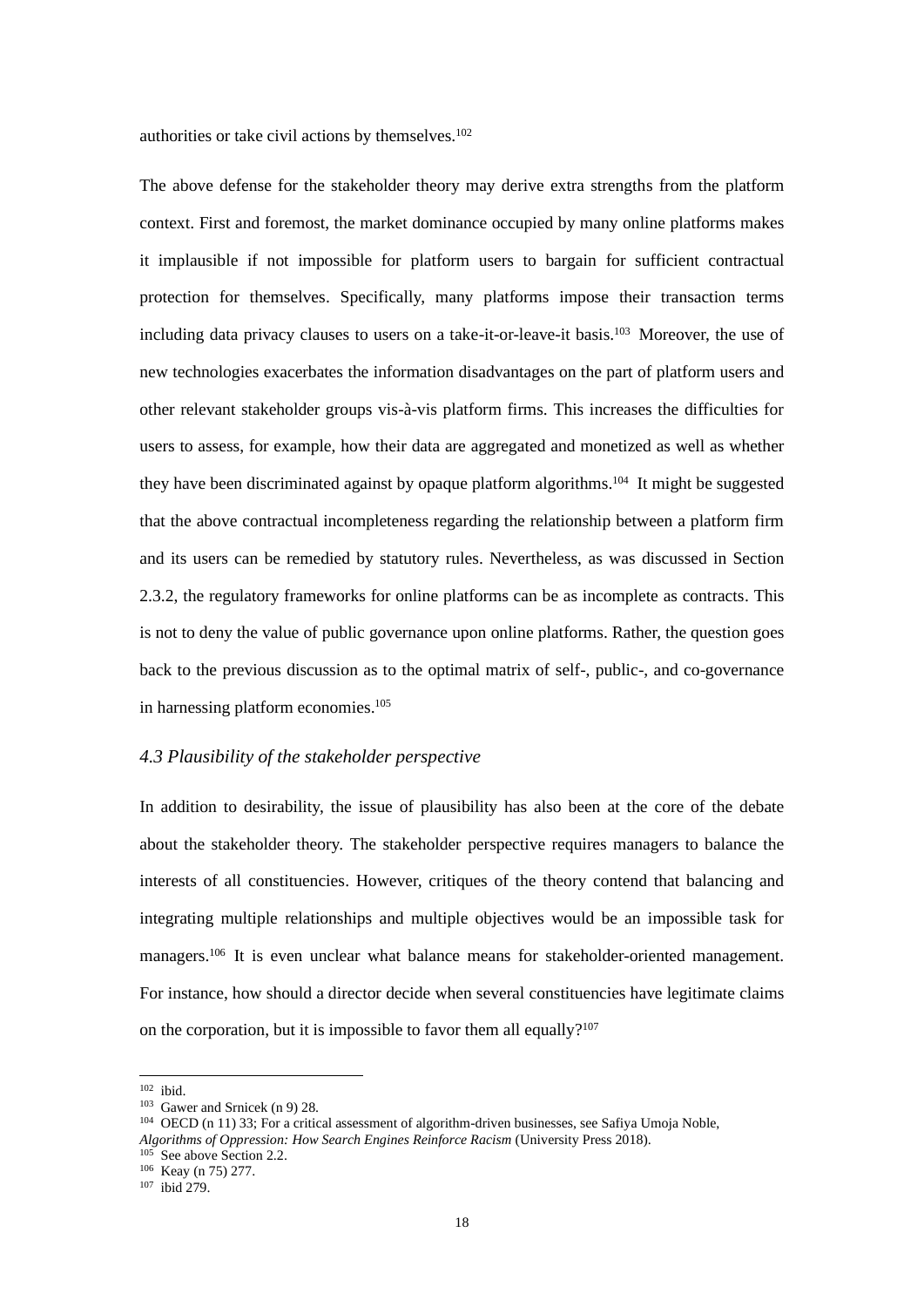In this connection, many propose channeling the stakeholder perspective through corporate governance mechanisms in order to at least provide some "procedural justice".<sup>108</sup> This concept of procedural justice has particular relevance in the debates of platform governance modes: the sheer diversity and fast mutation of online platforms highlights the advantages of a flexible governance model as apposed to a top-down-command approach typified in the public regulation.

Platform governance via corporate governance has already been implemented by several well-known platform companies. For example, on 17 January 2020, Airbnb, the world's largest home-sharing platform, declared an update on its work to serve all stakeholders including guests, hosts, communities, shareholders, and employees.<sup>109</sup> In particular, the company established an official stakeholder committee on its board of directors. While the declaration appears to make equal references to all the major stakeholder groups, it is widely believed that this corporate governance reform placed the greatest emphasis on guest safety.<sup>110</sup> This was partly driven by the public scrutiny over the companies' safety policies amid the media coverage about numerous shootings at Airbnb rentals including the one causing five deaths in Orinda, California, in October 2019.<sup>111</sup> In the same year, Facebook, the most high-profile social media platform in the world, established a privacy committee on its board with an intention to "assist the Board with respect to privacy and data use matters".<sup>112</sup> Unlike Uber's stakeholder committee, which purportedly encompasses all of the major constituencies, the privacy committee on Facebook's board is purely focused on platform governance issues. Yet, similar to Airbnb, Facebook's reform was also spurred by the public backlash; this time, against the immoral intrusion of users' data privacy by Facebook and its related entities. In particular, it has been reported that users' data were exploited by certain Facebook-related

<sup>&</sup>lt;sup>108</sup> ibid 292; R Edward Freeman, 'The Politics of Stakeholder Theory: Some Future Directions' [1994] Business ethics quarterly 409, 416; R Edward Freeman and William M Evan, 'Corporate Governance: A Stakeholder Interpretation' (1990) 19 Journal of behavioral economics 337, 353.

<sup>&</sup>lt;sup>109</sup> <sup>4</sup> An Update on Our Work to Serve All Stakeholders' (n 1).

<sup>110</sup> ibid.

<sup>&</sup>lt;sup>111</sup> Olivia Carville, 'Airbnb Revamps Corporate Governance, Tying Bonuses to Safety - Bloomberg' <https://www.bloomberg.com/news/articles/2020-01-17/airbnb-revamps-corporate-governance-tying-bonuses-to-s afety> accessed 10 May 2021.

<sup>112</sup> 'Facebook - Leadership & Governance - Privacy Committee Charter' (n 2).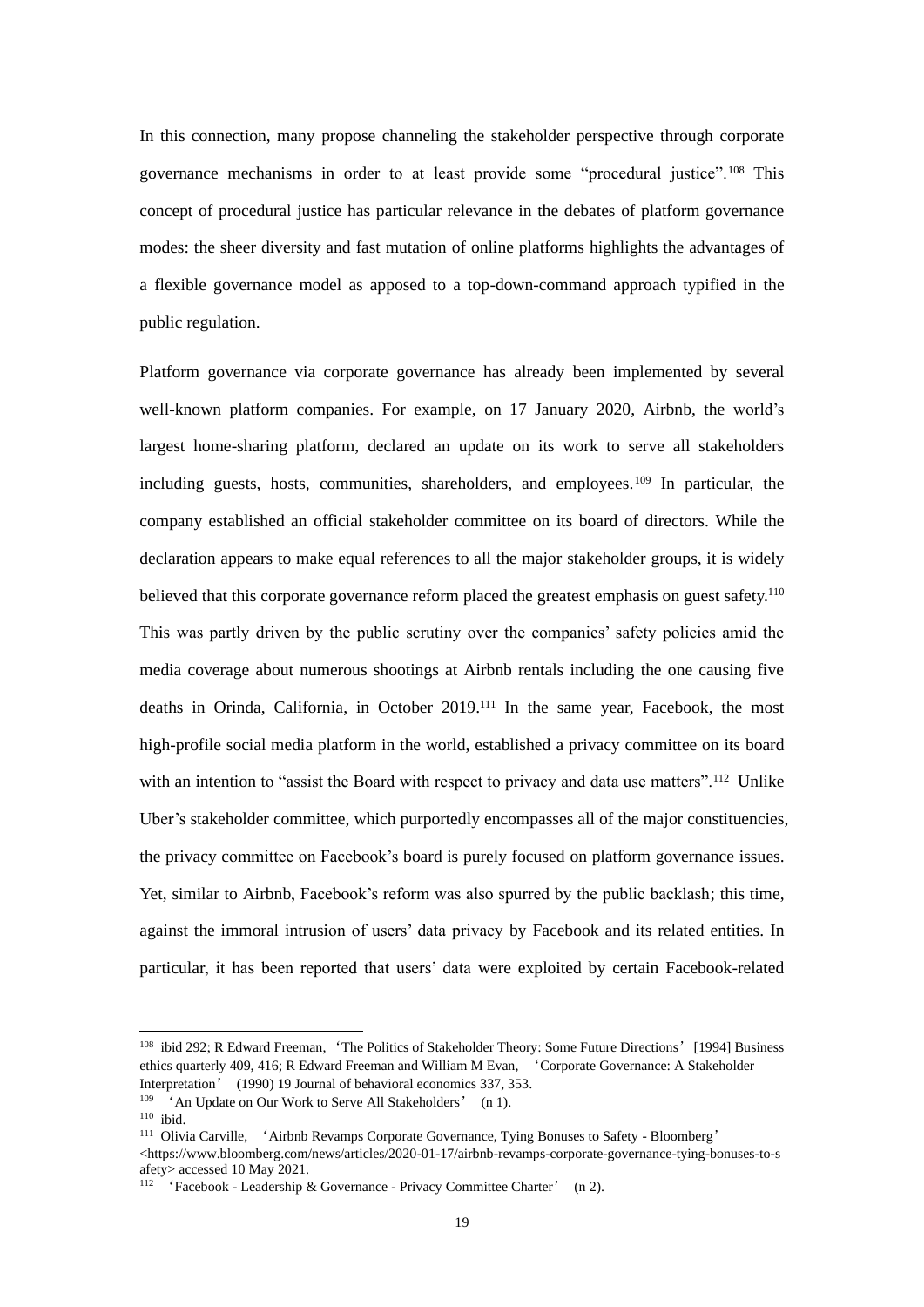entities for the purpose of interfering with the US presidential election in 2016.<sup>113</sup>

# *4.4 How does platform governance via corporate governance fit the co-regulation model?*

On the surface, the corporate governance innovations launched by both Airbnb and Facebook seem to only represent a self-regulation model and therefore lack sustainability. Nevertheless, these innovations may be solidified and enhanced through co-regulation mechanisms. Specifically, governments may impose an obligation on large platform companies to establish board committees of platform governance. In this way, platform governance via corporate governance becomes a "regulated self-regulation". <sup>114</sup> The proposed digital service Act envisages another two major mechanisms of co-regulation. First, public authorities may engage platform companies and civil societies to enact various codes of conducts for different types of platform. Specifically, Article 35 stipulates that, when significant systemic risk emerges, the commission "may invite the very large online platforms concerned, other very large online platforms, other online platforms and other providers of intermediary services, as appropriate, as well as civil society organizations and other interested parties, to participate in the drawing up of codes of conduct".<sup>115</sup> The second mechanism of co-regulation involves some type of information disclosure by the platform companies, albeit to the limited scope of audiences. <sup>116</sup> Specifically, very large online platforms must inform the European Commission and the European Board for Digital Services about the most prominent and recurrent systemic risks involved in platform businesses including, for example, dissemination of illegal content, discrimination in respect of the access to platform services, etc..<sup>117</sup> These very large platforms must also subject their compliance with the obligations set out in the Act to independent audits at their own expense.<sup>118</sup>

<sup>113</sup> Rosalie Chan, 'The Cambridge Analytica Whistleblower Explains How the Firm Used Facebook Data to Sway Elections' (*Business Insider*)

<sup>&</sup>lt;https://www.businessinsider.com/cambridge-analytica-whistleblower-christopher-wylie-facebook-data-2019-10> accessed 29 May 2021.

<sup>&</sup>lt;sup>114</sup> This term is cited from Finck  $(n 45)$  16.

<sup>115</sup> Art. 35, 2020/0361 (COD), see also CAUFFMAN and GOANTA (n 61) 11.

<sup>116</sup> ibid 13.

<sup>117</sup> Arts 26(1), 27 (2), 2020/0361(COD). see also ibid.

<sup>118</sup> Art. 28(1), 2020/0361(COD). see also ibid.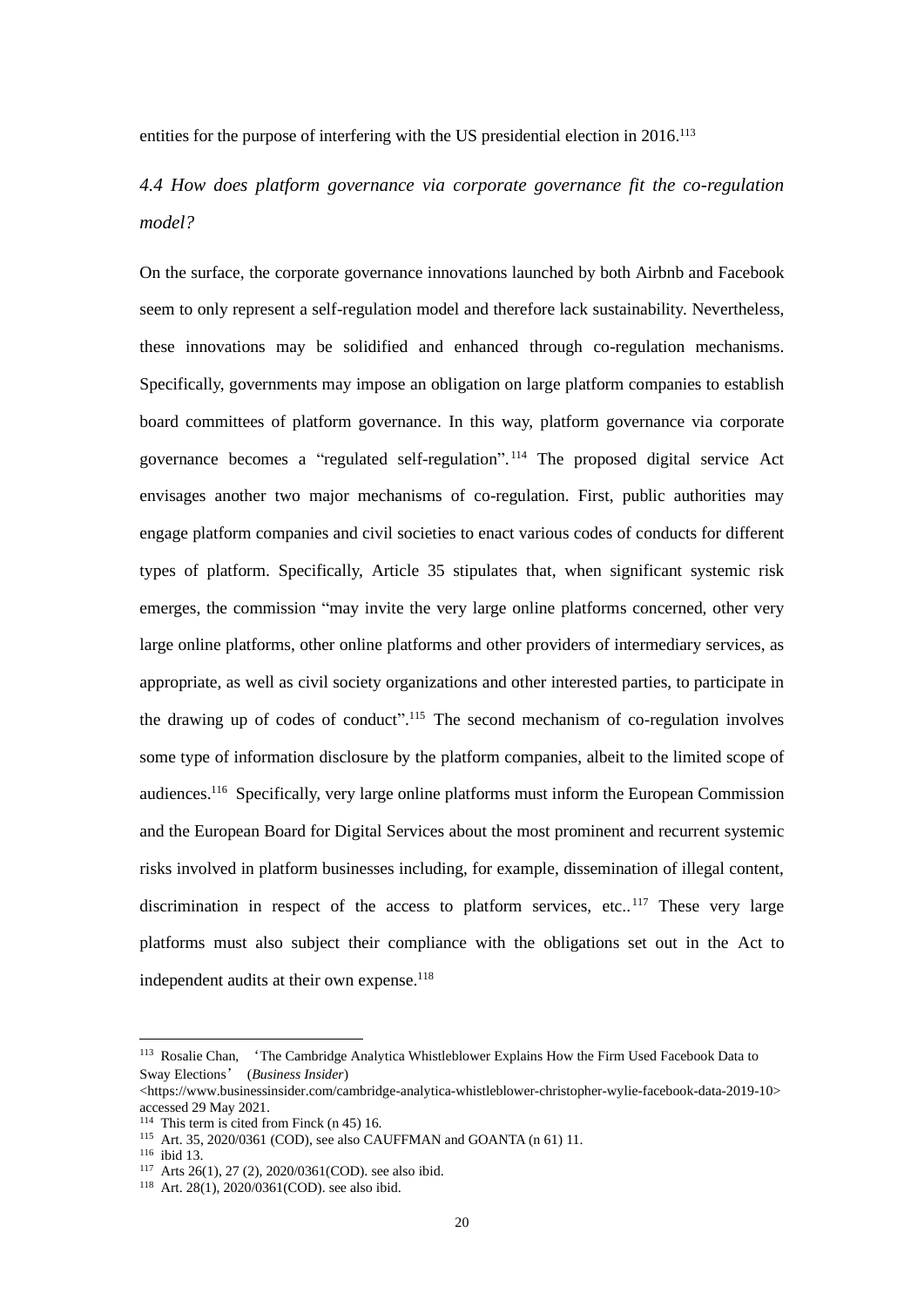In a more revolutionary manner, the boards of large platform companies may introduce the voice of their users and thereby democratize their governance. Indeed, company laws of numerous countries have already mandated board representation for labor. For example, Gold and Waddlington reveal that legislation in 18 European Union Member States and Norway mandate board-level employee representation.<sup>119</sup> As an illustration, Germany established a co-determination system in which companies with between 500 and 2,000 employees must allocate one-third of the seats on the supervisory board of directors to the representatives elected by employees.<sup>120</sup> For companies with over 2,000 employees, labor representatives occupy half of the seats of the supervisory board.<sup>121</sup> The major argument for this corporate governance arrangement is that employees have developed firm-specific investments in a company such as skills that are specific to its business.<sup>122</sup> According to the theory of transaction cost economics, transaction-specific investments are the investments that, once committed, cannot be transferred to alternative uses without a loss in value.<sup>123</sup> This lock-in effect upon employees makes the latter more vulnerable to the exploitation by their employers. Therefore, employees' interests deserve extra safeguards in addition to the protection provided by employment contracts and labor law.<sup>124</sup>

Based on the above analysis, it seems that at least certain types of platform users are also entitled to have their representatives sitting on the boards of those platform firms. As indicated in Section 2.1, there have already been discussions as to whether service providers registered on certain platforms are employed by those platforms or self-employed. For example, Uber drivers are effectively locked up in Uber due to the market dominance of the platform, and their job performances are closely monitored by the platform using data-driven surveillance technologies.<sup>125</sup> It is sensible that those drivers deserve protection as much as if

<sup>119</sup> Michael Gold and Jeremy Waddington, 'Introduction: Board-Level Employee Representation in Europe: State of Play' (2019) 25 European Journal of Industrial Relations 205, 205.

<sup>120</sup>§§ 1 and 4 Drittelbeteiligungsgesetz.

<sup>&</sup>lt;sup>121</sup> § § 1 and 7 Mitbestimmungsgesetz. See also Kraakman (n 66) 90; Eric Engle and Tetiana Danyliuk,

<sup>&#</sup>x27;Emulating the German Two-Tier Board and Worker Participation in US Law: A Stakeholder Theory of the Firm' (2014) 45 Golden Gate UL Rev. 69, 110 - 111.

<sup>122</sup> Kraakman (n 66) 89.

<sup>123</sup> Thrainn Eggertsson, *Economic Behavior and Institutions : Principles of Neoinstitutional Economics* (Cambridge University Press 1990) 171=172.

<sup>124</sup> Kraakman (n 66) 89.

<sup>&</sup>lt;sup>125</sup> Gawer and Srnicek (n 9) 39, 48 - 49; Larcker and Tayan (n 3) 2 - 3.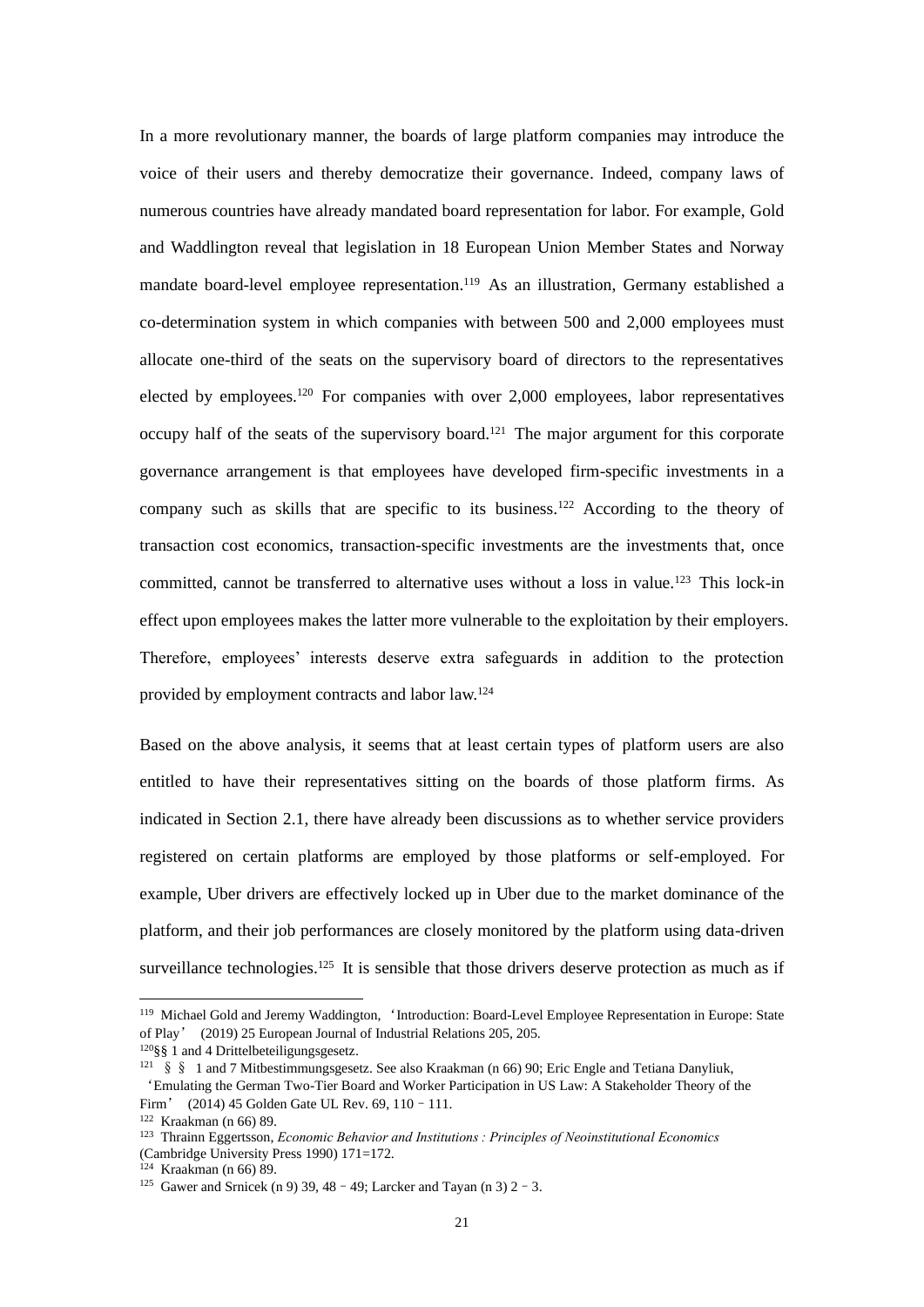not more than drivers under a standard employment contract in a non-platform context.

It should be noted that board representation does not necessarily appeal to all types of platform users. As an illustration, it would be difficult to determine how consumers who are purchasing from Amazon or rentals transacting on Airbnb are sufficiently incentivized to engage in the corporate governance of the two companies. Accordingly, Airbnb's platform governance committee without direct user participation seems to be a practical direction for such online marketplaces. Matching appropriate corporate governance mechanisms to different types of platforms will certainly not be an easy task and definitely falls beyond the scope of this article. Nevertheless, a general pattern can be inferred in this regard: the intensity of platform governance through corporate governance – whether it is a mere platform-governance committee on the board or such committees seated with user representatives – should be positively correlated with the degree of the users being locked in a platform.

# **5. Conclusion**

The ever-increasing platform innovations support economic and technological development but, at the same time, incite regulatory concerns. This article discussed the role of corporate governance both as a policy tool in fostering platform economies and as a policy response to various types of platform ills. In terms of platform innovation, the authors challenged the position that the traditional model of corporate governance may lead to a hierarchical management style that is ill-suited to platform innovations. The association between corporate governance regime and management style is not straightforward as both have different focuses. Rather, corporate governance provides a legal buttress for corporate institutions that has played a far-reaching role in encouraging entrepreneurship and risk-taking. Regarding the regulatory concerns of online platforms, this article demonstrates that modern corporate governance incorporating a stakeholder perspective provides an effective means to at least mitigate those concerns. While the stakeholder theory is not without criticisms of which a thorough examination is beyond the scope of this article, these authors demonstrated that the defining characteristics of online platforms provide a strong case for channeling platform